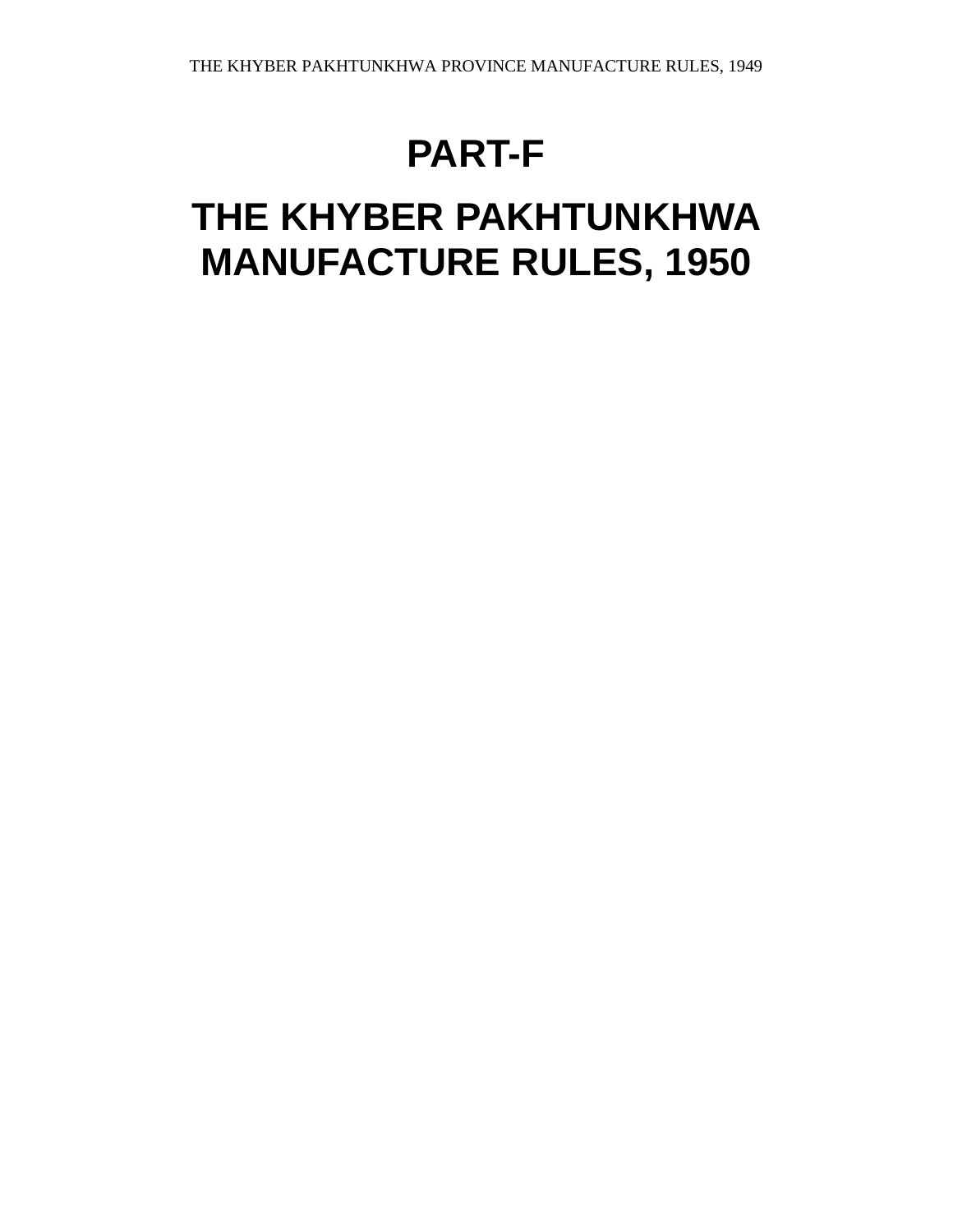#### **EXCISE AND TAXATION DEPARTMENT.**

12th January, 1950.

No. 339 Exe/XIX C 353, The Khyber Pakhtunkhwa Manufacture Rules, 1949. In exercise of the powers conferred by Section 18,21,24 and 53 of the Khyber Pakhtunkhwa prohibition Act, 1938, (Act XI of 1938) the provincial Government are pleased to make the following Rules. In these Rules unless a different intention appears from the subject or context.

- (a) "Licence" means a Licence granted for manufacture under Section 18, of the Prohibition Act, 1938.
- (b) "Inspector" includes sub-Inspector.
- (c) "Wash" means a saccharine solution from which after distillation, spirit is obtained.
- (d) "Bub" is a composition itself in a state of formation prepared, for addition to wash, to promote fermentation.
- (e) "Low wines" means impure spirits produced from the first distillation of the wash in a pot-still.
- (f) "Feints" means that portion of the distillate from the low wines which is considered unfit by reason of its impurities to be collected in the spirit receiver.
- (g) "Spirit" means both finished and unfinished spirits.
- (h) "Rectified Spirit" means spirit of a strength of 43 degree or more over proof.
- (i) "Receiver" means any vessel into which the worm of a still discharges.
- (j) "Spent wash" means the residue left after the wash has been exhausted of spirit.
- (k) "Spent less" means the residue left after unfinished spirit has been redistilled.

# **Grant of Licenses**

**1.** The Provincial Government hereby appoints Excise Commissioner to exercise all powers of the Provincial Government and the Provincial Excise and Taxation Officer to exercise all the powers of collector under the prohibition Act. All licenses under Section 18, read with Section 20, for the manufacture of any Liquor intoxicating drug or article containing such Liquor or drug shall be subject to the conditions laid down in these Rules.

**2.** Any person desiring to obtain a license to manufacture alcohol under Section 18, of the prohibition Act of 1938, may apply to the collector.

**3.** Every application for a license to manufacture shall be in writing in Form D.I and shall be accompanied.

(a) a correct plan of the premises which the applicant proposes those for the purposes of his business under his license or of the building existing or to be created thereon, for the said purposes.

(b) a list and plan of all warehouses, store-rooms and other places appertaining thereto, or to be used in connection thereon the and

(c) a certificate from the Civil Surgeon that there is no objection on sanitary grounds to the construction of manufacturing premises, or to the manufacturing of spirit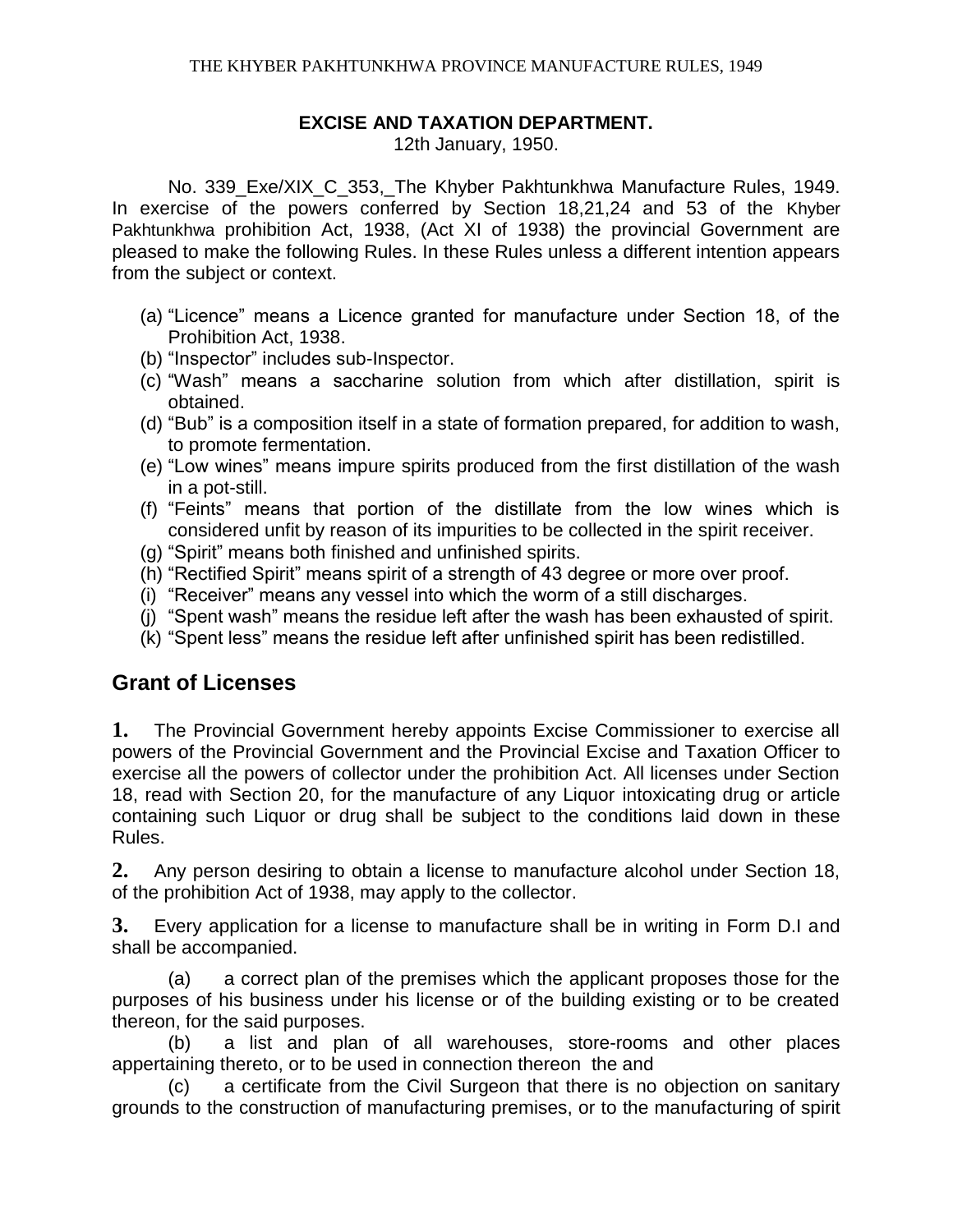on the site and in the building shown in the accompanying plans.

**4.** No license, shall be granted unless and until the applicant therefor has-

(a) deposited a security for the fulfillment of all the condition of his license a sum to be fixed by the Excise Commissioner which shall not be less than Rs. 2,000/00 and

(b) Satisfied the Collector that the proposed building, plant and apparatus to be used in connection with the business of manufactory storage and issue of spirit are built in accordance with the prescribed regulations and that due precaution has been taken against fire. But, in respect of the present buildings, plant and apparatus of existing manufactory which do not conform with the provisions of these Rules, the Excise Commissioner may in his discretion grant in writing exemption from the operation of any of these Rules.

**5.** The license shall be in Form D.2, and is not transferable except with the sanction of the Excise Commissioner.

## **Security:**

**6.** The licensee shall execute a bond in the prescribed from pledging the premises, stock of spirit, stills, all apparatus and utensils employed in the manufacture and storage of spirit for the due discharge of all payments which may become due to Government, with the sanction of the Excise Commissioner. The licensee may in lieu of executing such a bond, deposit Government promissory notes of such value as the Excise Commissioner may direct. A deposit made under this Rule shall be separate and distinct from the security deposit required by Rule 4.

#### **Period of Licenses:**

**7.** Licenses are granted without limit of the period for which they are in force, but can be cancelled for breach of the terms, or can be determined by the Excise Commissioner at one year's notice.

**8.** If the licensee ceases to work the manufactory without giving notice as required in his license, or if he ceases to manufacture within the period of such notice, the Collector may take possession of the manufactory and its plants and work it by himself or by the agency of any person authorised by him in that behalf for a period equivalent to the period of notice or un-expired period of notice as the case may be.

**9.** In the case mentioned in the foregoing clause the licensee shall be entitled to receive from Government such reasonable rent for the use of the buildings and plants as shall be determined by the Excise Commissioner.

**10.** If a license be revoked, cancelled or determined the licenses shall dispose, under the conditions of his license, of his stock of spirit apparatus, storage vessels and other manufactory plants in such manner as the Excise Commissioner may direct.

**11.** The licensee may not phypothecate the whole or any part of the licensed premises without the previous written sanction of the Excise Commissioner.

**12.** Inspection:- The licensee shall at any time permit the Collector or any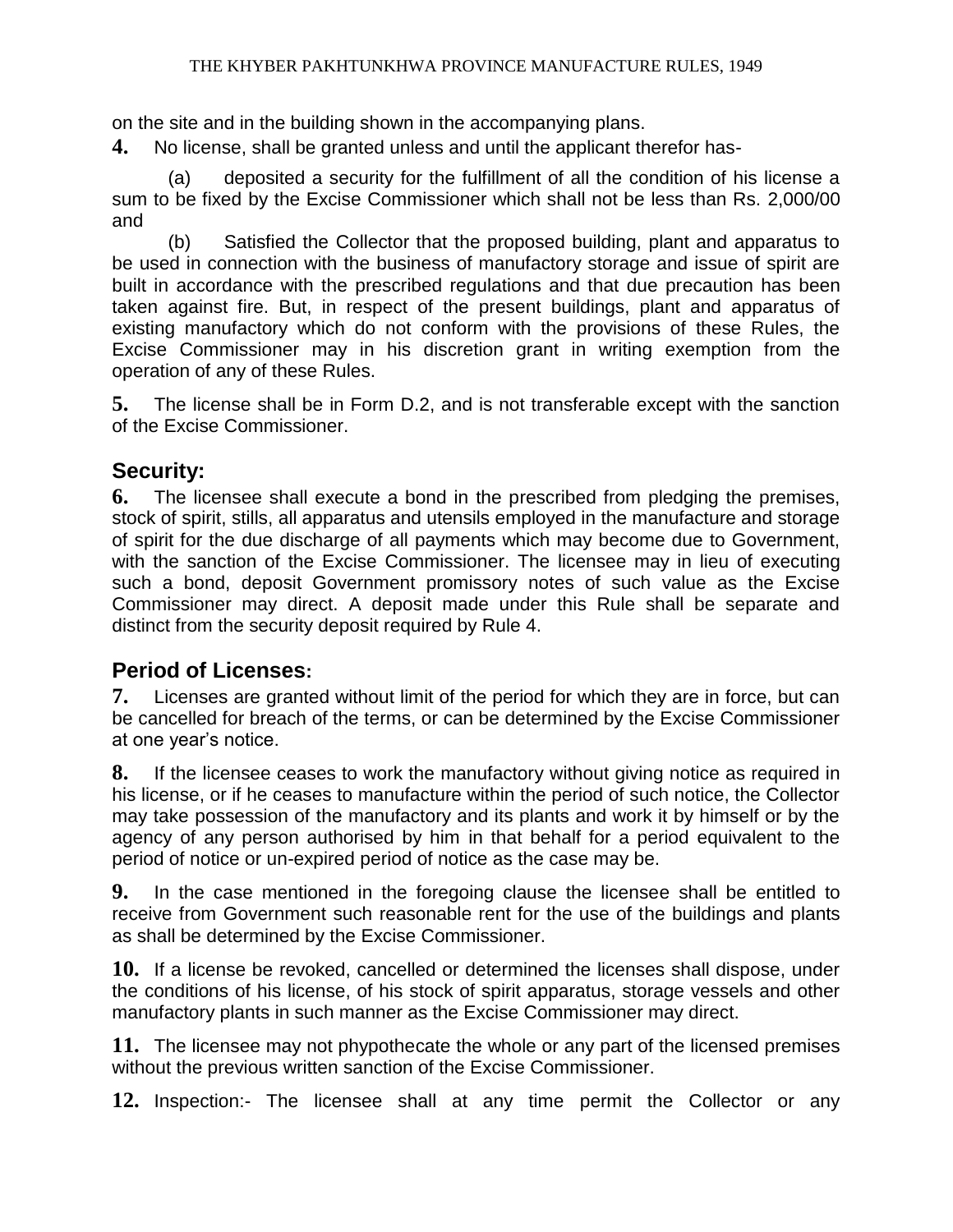Officer authorised by the Collector in that behalf to inspect and examine his licensed manufactory premises and warehouses connected with and the spirit made and stored therein, and shall render to the Collector or Officer (as aforesaid) all proper assistance in making such inspection and examination.

**13.** The licensee shall agree to the posting of a Government Excise establishment to his manufactory for the purpose of ensuring the due observance of these Rules and for watch and ward. This establishment shall consist of an Inspector and aid as many Sub-Inspectors and peons as the Excise Commissioner shall deem sufficient for the requirements of the manufactory. This staff shall be subject to the Inspection and under the orders and control of the Collector.

**14.** The licensee shall provide within his manufactory enclosure an office for the Inspector, as well as quarters, to be approved by the Excise Commissioner, for the Inspector, Sub-Inspectors and the peons who will be required to remain within the manufactory enclosure on night duty.

**15.** The licensee shall, if required by the Excise Commissioner, provide residential quarters for the Government excise establishment posted to the manufactory.

**16.** The licensee shall, if required by the Excise Commissioner make into the Government treasury such payment as may be demanded on account of the salaries of the Government excise establishment posted to the manufactory, but he shall not make any direct payment to any member of such establishment.

**17.** The licensee shall, when required, permit samples of the material used for spirit prepared in the manufactory to be taken for analysis under the orders of the Collector or the Inspector. Each sample shall be taken in three reputed quarts bottles, or (when the material cannot be placed in a bottle) in three paroles, in the presence of a responsible representative of the licensee, each bottle or parole shall be immediately and securely sealed in the presence of the Inspector and the proprietor's representative. One bottle or parole shall then be made over to the licensee's representative, the second shall be sent for analysis and the third kept by the Inspector, pending disposal of the case.

**18.** The licensee shall afford all reasonable assistance to the Inspector in carrying out his duties.

#### **Management and Working of the Manufactory:**

**19.** The licensee, unless he personally sets as manager, shall be bound to appoint a competent manager as his agent, whose appointment shall be subject to the approval of the Excise Commissioner.

**20.** The licensee shall furnish to the Inspector a list containing the names of any manager or assistant manager employed by him and of all employees whose duties require them to enter the manufactory enclosure. The Inspector shall forward a copy of this list to the Collector, and the licensee shall not employ on such duties persons to whom the Collector objects.

**21.** If the licensee desires to employ any person temporarily on duties requiring him to enter the manufactory, e.g. to replace a servant who is absent on leave or for sickness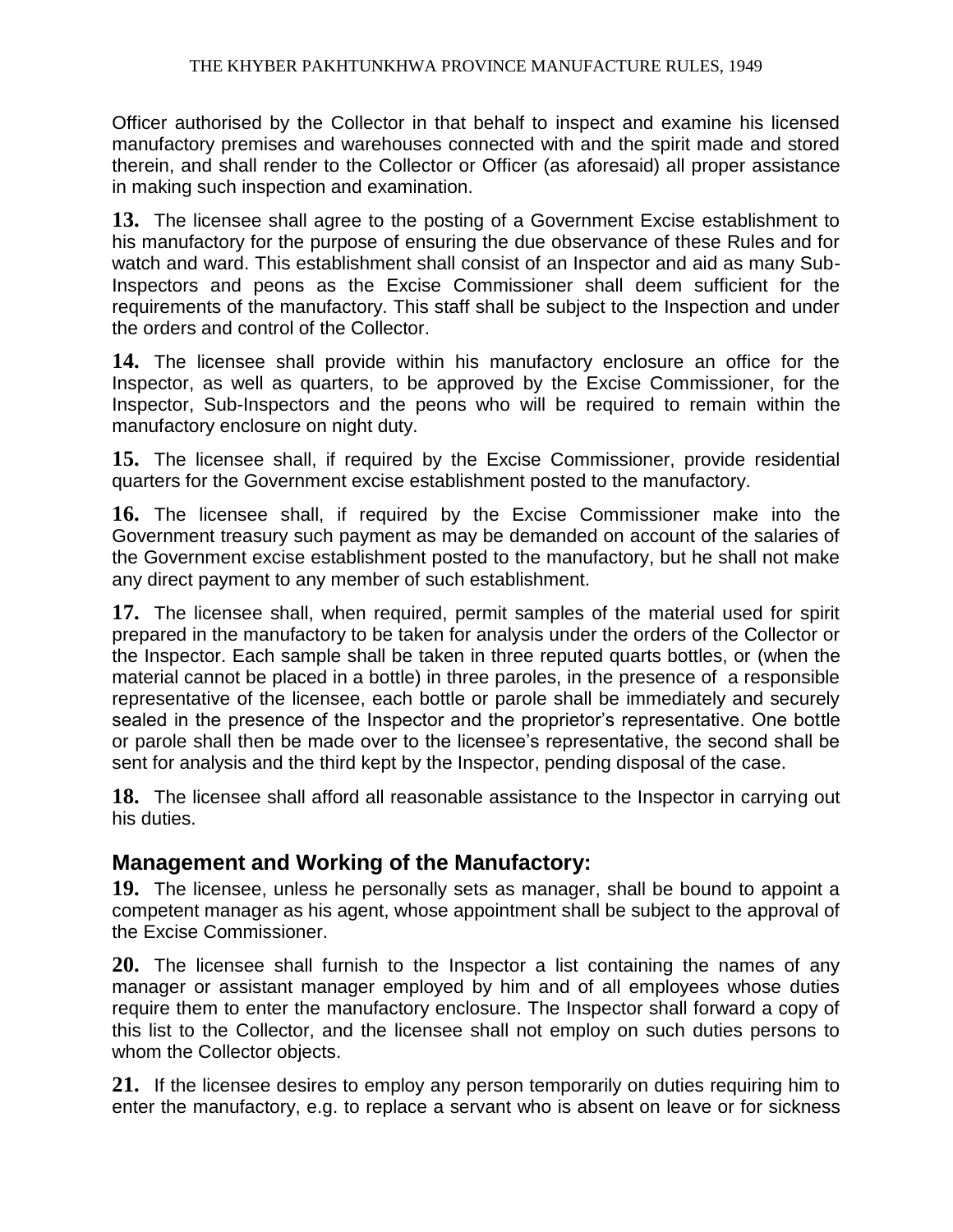or otherwise or to perform any special duty in the manufactory, he shall inform the Inspector, who shall add the name of such person to the list mentioned in Rule 20 above.

**22.** If any servant leaves the service of the licensee or is no longer employed on duties requiring him to enter the manufactory the licensee shall give notice to the Inspector and have his name removed from the list. The Inspector shall inform the Collector accordingly.

**23.** No person shall be allowed to enter the manufactory except the licensee, and director of a company owing the manufactory, any Government official or police officer whose duties require him to enter the manufactory, any person introduced by the licensee or director, the manager and any person whose name has been entered on the list mentioned in Rule 20 above.

**24.** Every person entering the manufactory shall, on leaving the manufactory, be liable to be searched under the Inspector's order, but the Inspector shall not have any person searched, except upon reasonable grounds for suspicion, and he shall record in his diary the details of every search made.

**25.** The licensee shall not close the manufactory for more than three days in any month, exclusive of Sunday and holidays, without the previous written permission of the Collector.

### **The Commencement and Closure of Manufactory Work and Working Arrangement:-**

**26.** If it is intended to close the manufactory for a period of 15 days or more, the licensee shall give notice, in written to the Collector of his intention not less than 15 days prior to the date on which it is intended to be closed.

**27.** Before a manufactory commences work or recommences work after a closure of 15 days or more, the licensee shall give notice, in writing to the Collector at least 10 days prior to the date fixed for the commencement or recommencement of work.

**28.** The ordinary working hours of manufactory by day shall be from 6.30 a.m. to 6 p.m. in each month from April to September, inclusive, and from 7 a.m. to 5 p.m. in each other month.

**29.** During the ordinary working hours, if the manufactory is working the outer door shall, except as provided in Rule 33 below, be kept continually unlocked.

**30.** Upon giving a general notice to the Inspector, or, if night work is only occasional upon giving notice to the Inspector not less than four hours before the ordinary closing of the day after which night working is to be done, the manufactory may be worked at hours other than the ordinary working hours.

**31.** If still in any manufactory are so worked that there is ordinarily no period on an ordinary working day in each week during which the stills are simultaneously silent, the licensee shall, at least once a week on any day other than a Sunday or a holiday gazetted under the negotiable instruments Act and at any time during the ordinary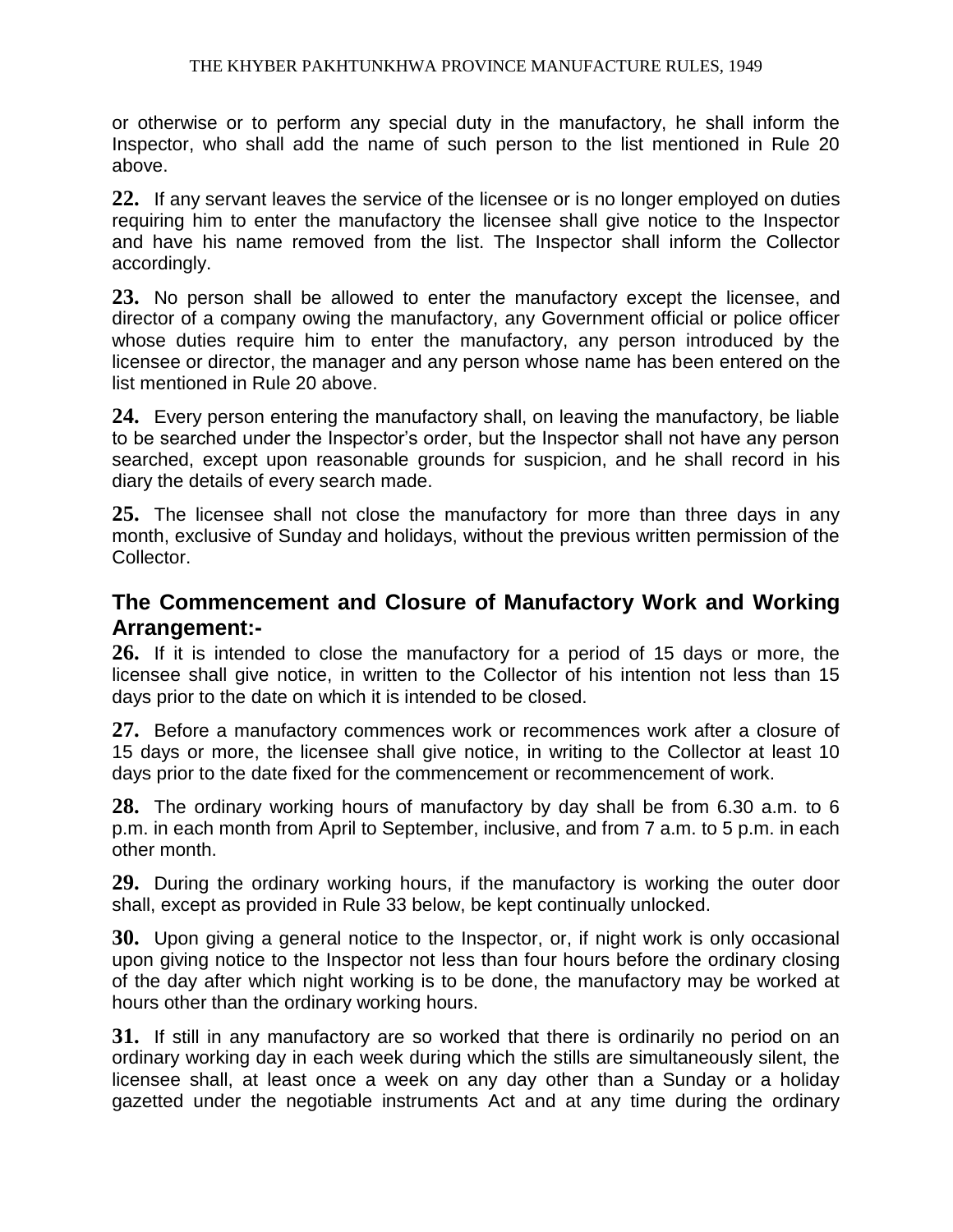working hours by day , after giving to the Inspector 24 hours notice of the day and hour fixed by him, work off every still in the manufactory and arrange that no manufactory shall be in progress for one hour in order that the Inspector may take an account of the working of the manufactory.

**32.** A manufactory shall be open for work on a Sunday or a holiday gazetted under the Negotiable Instruments Act only with the sanction of the Collector, which may be a general sanction, or else must be obtained at least 24 hours before the Sunday or holiday in question.

**33.** If the manufactory works at other than the ordinary hours by day or on Sunday or gazetted holiday, the Inspector shall remain present within the manufactory enclosure, but except in case of emergency, he shall not be required to lock or unlock any receiver, vat or other part of the plant or to take any action for the issue of spirit, and he shall lock the outer door of the manufactory and shall not allow any person to enter or leave the manufactory enclosure, except in accordance with arrangement to be made with the sanction of the Collector for the convenience of persons who may be permitted to enter or leave the manufactory at fixed hours, in connection with the operations being carried on.

**34.** The use of naked lights of any description within the manufactory is prohibited.

# **Prescribed Outturn of Spirit and Stocks of Spirit and Manufactory Base:**

**35.** The licensee shall, if there is a demand upon his manufactory for such a quantity, produce during each calendar year at least 90 percent, of the outturn of rectified and denatured spirit which his stills are capable of producing according to the estimate of their charge capacity entered in his license. The calculation of the outturn shall be based on the assumption that 100 gallons of wash, whether of gur, molasses or mahua, will yield 12 proof gallons of spirit, that each continuous still will work on an average 12 hours a day and that each pot still will be charged with wash one and a half times a day, and that all stills will work for an average of five days a week throughout the year.

**36.** Subject to the provisions of the preceding clause, the licensee shall maintain a stock of rectified and denatured spirits so that such stock shall, at the beginning of each month from May to September, inclusive, after allowing for compliance with all orders in hand at the time, be equal to one-third the average amount issued during that month in the three preceding years, and at the beginning of every other month to half such average amount. If, on account of an emergency and unexpected demand during the last days of preceding month, the stock on the first day of next month is below the amount required by this clause, the licensee shall, in the beginning of the month make it good with the least possible delay. In case of serious or continued failure to comply with this condition the licensee may be required to pay a penalty determined by the Excise Commissioner and persistent failure to comply with the condition will entail the cancellation of the licensee's license.

**37.** The licensee shall have always in stock, in gur, molasses or mahua store, to be provided by him and approved by the Excise Commissioner, a quantity of gur, molasses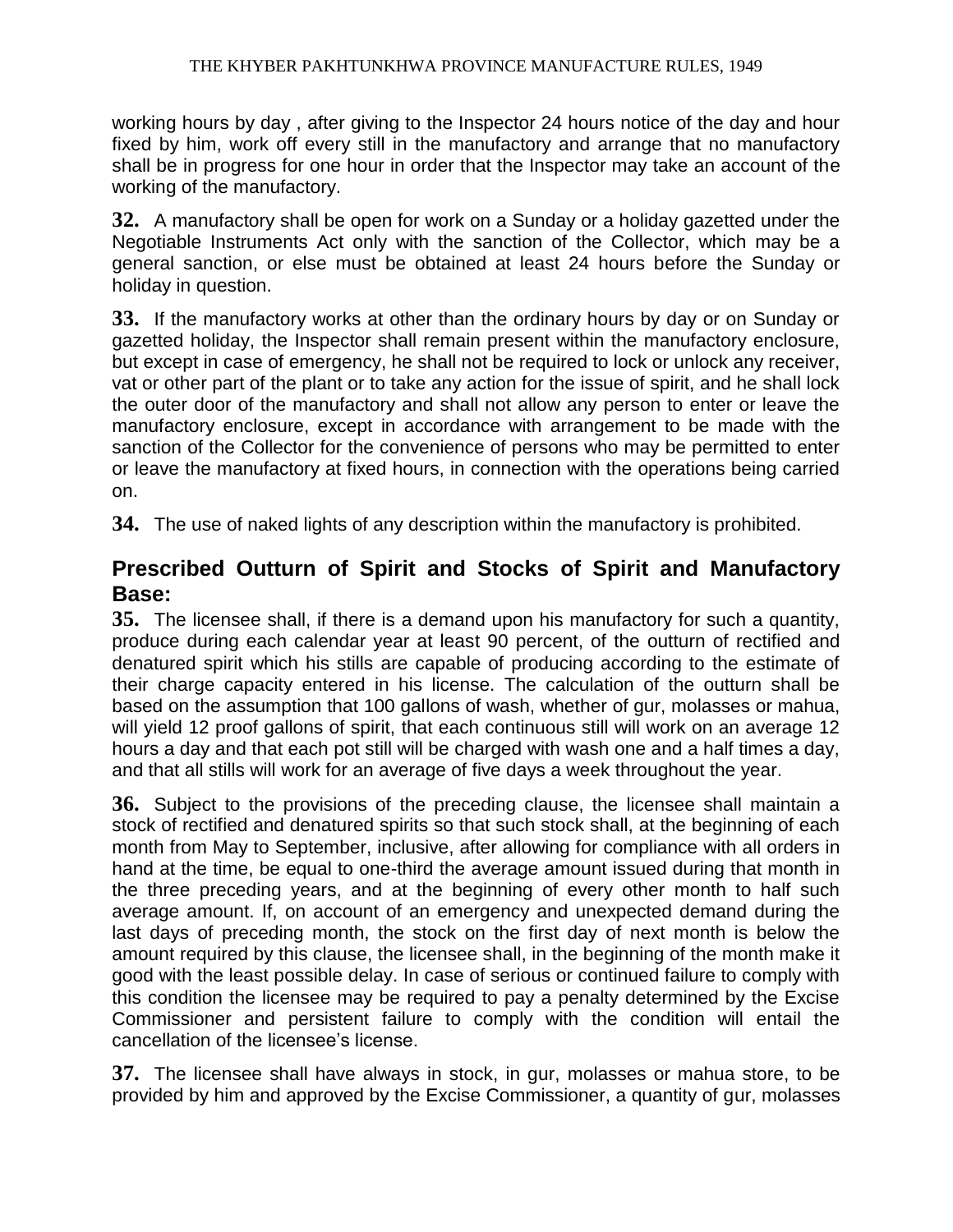or mahua sufficient for the preparation of wash for the full working of all his stills, calculated upon the data set forth in Rule 35 above for 10 full working days in the month from October to March, inclusive, and for 7th full working days in the month from April to September. The stock shall be calculated on the basis that it requires 3 mounds of gur or 4 mounds of molasses or mahua to prepare 100 gallons of wash. The licensee shall, on the 1st and 15th day of each month, report to the Inspector the quantity then in stock, and shall permit the Inspector to verify the quantity if he desires to do so.

### **Accounts and Registers:**

**38.** The licensee shall keep up the registers which are by these rules prescribed for maintenance by the licensee, and shall submit them for inspection when required.

**39.** The licenses is entitled to inspect those registers maintained by the inspector which relate to the operation of manufacturing and issue and to stock-taking, and notice should be given to him of any corrections made in them.

**40.** (1) If the licensee has a laboratory attached to his manufactory, and requires spirit for use in the laboratory he shall be entitled to remove to the laboratory from the manufactory duty free, from either the safe of the stills, or the spirit receivers or the spirit stores, finished spirit and unfinished spirit to the extent of one gallon per month; provided that the spirit so removed shall not be used in the manufactory laboratory otherwise than for experimental work connected with manufactory operations only. The licensee shall keep a regular account of the disposal of such duty free spirit, which will be subject to examination by excise officers. All spirit which becomes waste in the laboratory and does not by the addition of any chemicals or otherwise become deleterious shall be returned to the manufactory for manufacturing.

(2) An application for every quantity of spirit required to be removed from the manufactory under this rule must be made in writing to the manufactory Inspector, who shall record thereon the quantity and strength of the spirit taken, and make a note of the same in his diary and other relevant manufactory registers.

(3) If spirit removed under this concession is used otherwise than as permitted by sub-rule (1) of this rule, the concession may be with drawn.

**41.** The licensee, within one week of their being made, but not later, may call in question, by an objection in writing presented to the Inspector, any entries in those of the Inspector's registers which are open to his inspection. Any dispute regarding such entries cannot be settled by discussion between the Inspector and the licensee shall be referred to the Collector, if no objection is raised the entries shall be presumed to be correct.

## **The Up Keep of Buildings and Plants**:

**42.** All buildings and plant used directly for the manufacture and storage of wash and spirit must be situated in a manufactory enclosure in which no business shall be carried on, except that of the manufacture, storage and issue of spirit. The enclosure shall be surrendered by a wall having one opening only and so built as to prevent communication between the manufactory enclosures and outside, except through the opening provided.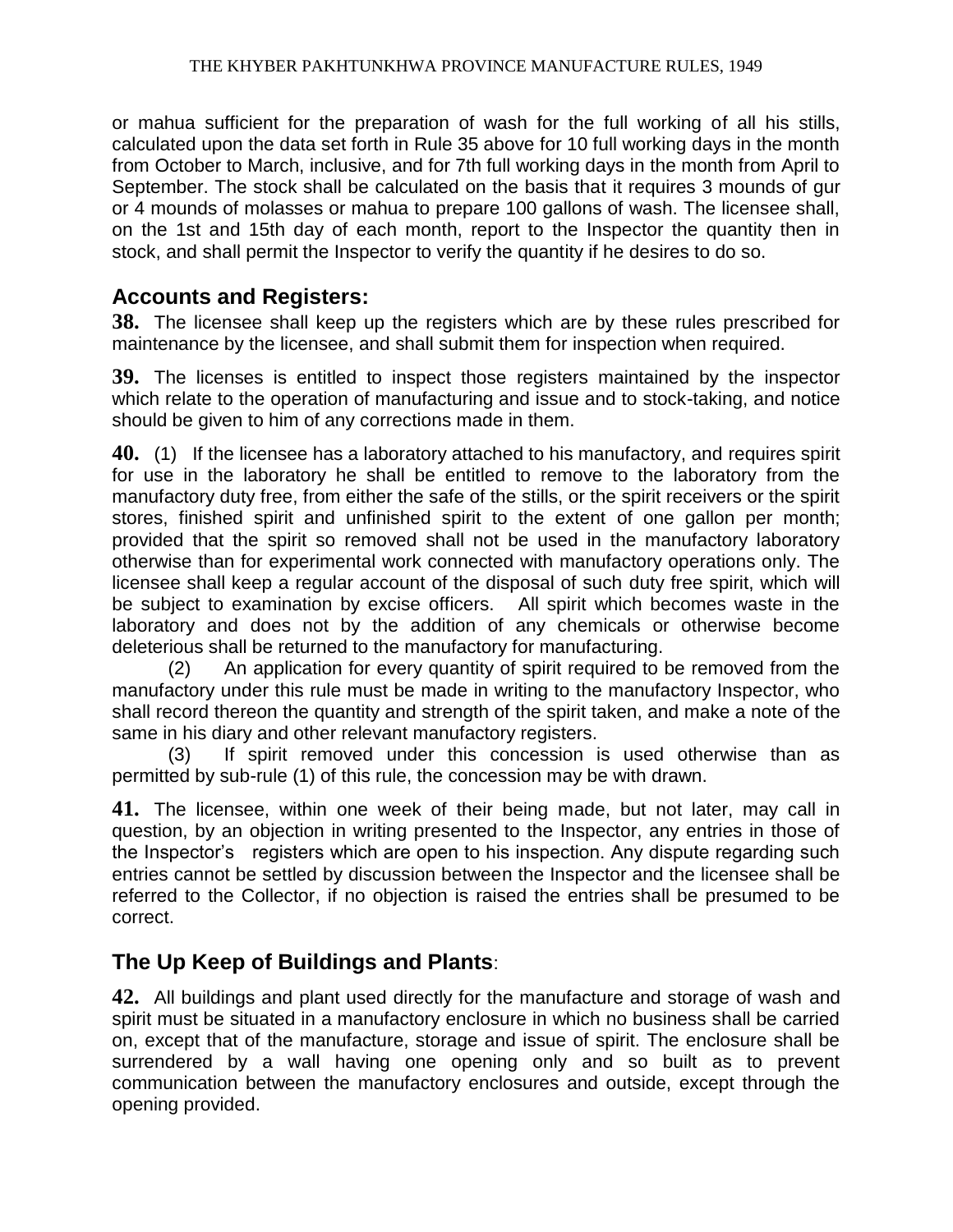**43.** The buildings and plant shall be specified in the license, and shall be properly maintained to the satisfaction of the Collector, Particular attention shall be given to their cleanliness.

**44.** The licensee shall provide for use in measuring spirit in the manufactory, and at the time of issue such measures, gauging machines, weighing machines and other appliances, as the Excise Commissioner may direct him to provide.

**45.** If the buildings and plant (including the measures, etc., referred to in the preceding rule) are not properly maintained and the premises and plant are rot kept properly clean, the licensee maybe required to stop all work in the manufactory within one week after receipt of notice to that effect from the Collector.

**46.** If any still, vat, pipe or other part of the plant is at any time found to be defective or leaking, and the Excise Commissioner, or Collector orders the discontinuance of Its use, it shall not be used again till it has been repaired to the Excise Commissioners or Collector's satisfaction.

**47.** The licensee shall not alter the building or plant specified in his license without the Excise Commissioner's permission provided that any minor and urgent alteration or repair may be made with the consent of the Inspector, who shall forthwith report to the Collector. Any important alteration sanctioned shall be noted on the license.

**48.** All processes for the manufacture, issue and sale of rectified, denatured liquor must be conducted within the manufactory enclosure.

#### **Stills and Other Plant:**

#### **Pipes**

**49.** The manufactory and its apparatus shall be so arranged that from the time when the fermented wash is passed into a still to the time when the spirit is issued from the store vats, the distillate shall be contained in closed receptacles and be conveyed, to stills, receivers and other receptacles only through closed pipes, preferably by force of gravitation, but, when this cannot be arranged, by pumping. Water required for the manufactory working shall also be conveyed into the receptacles where it is required, and waste water shall be carried off only through closed pipes. Wash shall be conveyed from the fermentation vats to stills, and spent wash and spent less shall be carried off in closed pipes or convered drains.

**50.** The ends of still worms and all pipes which carry spirit or serve spirit receptacles shall be firmly fixed into the receptacles they serve.

**51.** If a spirit pipe is required to charge or discharge one or other of a series of receptacles, the pipe shall be connected with each of the receptacles, by half-unions of the same pattern fixed in the receptacles, the other half of the union, common to all, being fixed to the connecting pipe.

**52.** All the joints in spirit pipes must either be riveted or be joined with bolts. In the latter case, the flanges bolted together must have, In addition to the bolts, at least two rivets made of a composition of lead and tin, and sealed with a revenue seal, or, In the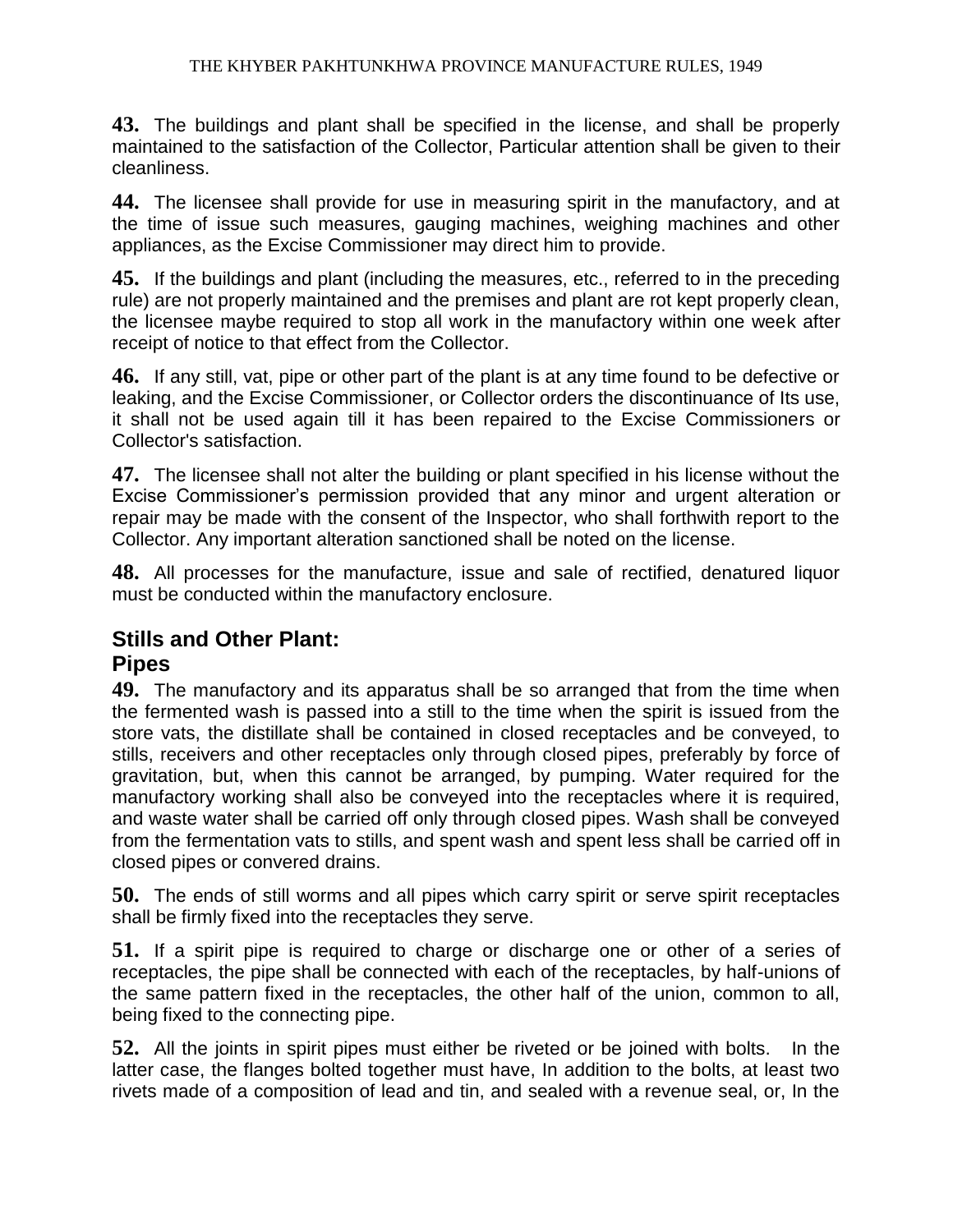case of certain joints when this is specially permitted by the Excise Commissioner, the flanges may be pierced by a bolt carrying a reverse lock, Inserted through a hole, at one end of the bolt.

**53.** The licensee shall be responsible for preventing any leakage from pipes.

**54.** Pipes intended for the conveyance of wash and spirit must be so fixed that they can be examined throughout their entire length.

**55.** All pipes and covered drains shall be coloured with a colour indicating the purposes for which they are used, as follows:-

If Intended for the conveyance or wash, green; if for the conveyance of spirit, red; if for the conveyance of water or steam, white; if for the conveyance of spent wash, yellow; if for fee conveyance of gas used for the purposes of illumination or power, black; if for the conveyance of molasses blue,

#### **Locks:**

**56.** The charging and discharging pipes of pot- stills, all spirit safes and all man doors, cocks or other opening in stills, spirit vats, spirit receivers, spirit chargers and other receptacles for spirit, and in spirit pipes with branches, the point where each branch joins the pipes and the doors of all buildings and rooms used for the storage of spirit, shall be so fitted as to enable them to be closed with two locks, the keys of which are not Interchangeable, and of which one lock shall be a revenue lock, in charge of the Inspector, and the other a manufactory lock in charge of the licensee.

**57.** Revenue locks supplied by the Excise Commissioner will invariably be put on whenever necessary under these rules, but the licensee may dispense with his own locks except in the case of such as must be affixed to all receptacles or rooms used for the storage of spirit.

**58.** Locks shall be so arranged as to render it impossible to use any pipe or part of a pipe, unless the locks are either removed or else closed only with working fastenings, or to extract any of the contents of any building, pipe, receiver or other receptacle concerned, without opening both the locks which control such buildings, pipe or receptacle.

**59.** Lock fastenings must be constructed as much as possible in one piece. When hinges on them are necessary, the hinges must be formed by welded joints, and not by reveted pins, if a part of any fastening is attached to a door or a receptacle, it must be by revets and not be screws. The fastenings for cocks must be fitted so closely as not to admit of any cock being partially turned or opened, or the plug or key lifted up or taken out after the fastening is applied. Chain fastenings must not be used, except in cases where it would be impracticable to apply any other description of fastening,

**60.** When it is necessary for the licensee's operation that cocks upon closed pipes be left open, when the Inspector is not present working fastenings must be provided. Such fastenings must be so constructed that the revenue lock shall not interfere with the free use of the cock and so fitted that no abstraction of spirit is possible.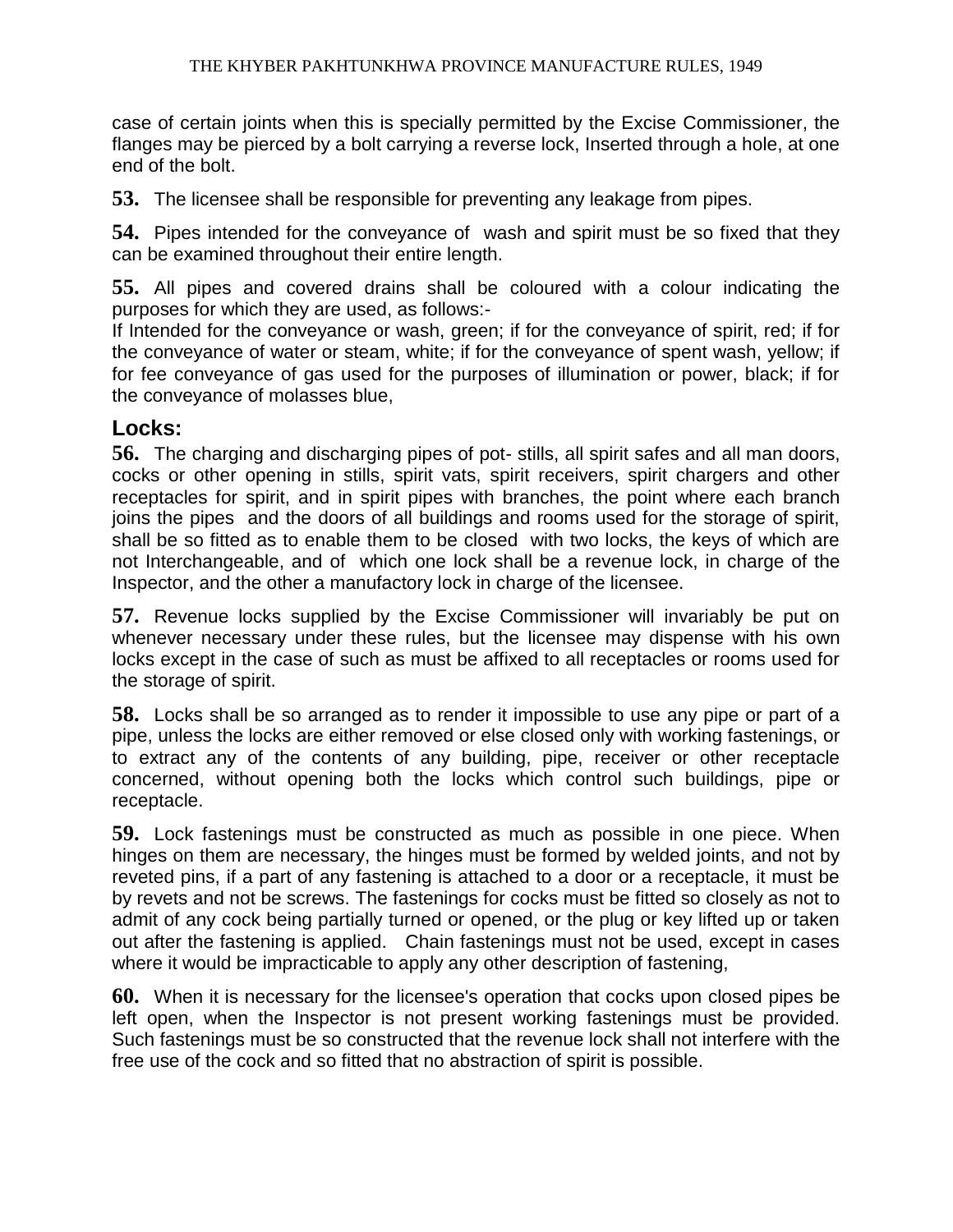## **General Rules as to Receptacles For Wash, Bub, Rectified Spirit and Denatured Spirit.**

**61.** Except for the bona fide purposes mentioned below the licensee shall not introduce or permit the introduction of bottles or other vessels having a capacity of lees than four gallons each, into the distillery enclosure.

#### **Exceptions:**-

(i) Bottles required for bottling rectified spirit or denatured spirit under rule 93.

Bottles or other vessels, not exceeding 30 in number, containing acids, essences and the like, needed for the licensee's legitimate operations.

(iii) Bottles or other vessels intended for use as containers of rectified or denatured spirit, to be supplied to Civil Surgeons or to the scientific institutions approved by the Excise Commissioner,

**62.** Vats shall ordinarily be used for the storage of spirit, but a limited number of casks may, subject to the provisions of Rule 64 below, be kept in the store room for the storage, and for the use in collecting quantities withdrawn from store vats in slight excess of requirements and the like, and a limited number, not exceeding 30, of casks filled according to Rule 106 of these rules for issue, may be kept temporarily in the store room for issue to purchasers.

**63.** The vessels used as receptacles may be of any material. They shall be of regular shape, Large covered vessels shall be fitted with manholes of a size approved by the Excise Commissioner and every vessel shall be provided with proper approved arrangements for gauging with rods and with tables showing the number of gallons contained in them, when filled to every tenth of an inch, by either the wet or the dry method of gauging, accordingly as the Excise Commissioner decides to apply one or other method to such vessel. When the wet method of gauging is applied to any vessel, a permanent dipping rod of a pattern approved by the Excise Commissioner shall be fixed in a manner approved by him to that part of the vessel where there is the greatest depth of liquid in it.

**64.** Each vessel shall have legibly painted on it in English its number, its capacity and the use to which it is applied, and its details shall be properly registered by the Inspector.

**65.** Except with the special sanction of the Excise Commissioner, in the case of a receptacle, sunk under the ground level, each vessel shall be fixed so as to permit of examination all round it, it shall slope slightly down to its cock, and its cock shall be so fitted that the vessel can drain entirely through the cock without being moved.

**66.** No receptacle of which the contents are estimated by the gauge rod, shall be brought originally into use, till it has been gauged and passed by the Inspector and a table book has been prepared for it, and, if any gauged receptacle is repaired or moved, it may not be brought again into use till it has been re gauged and passed by the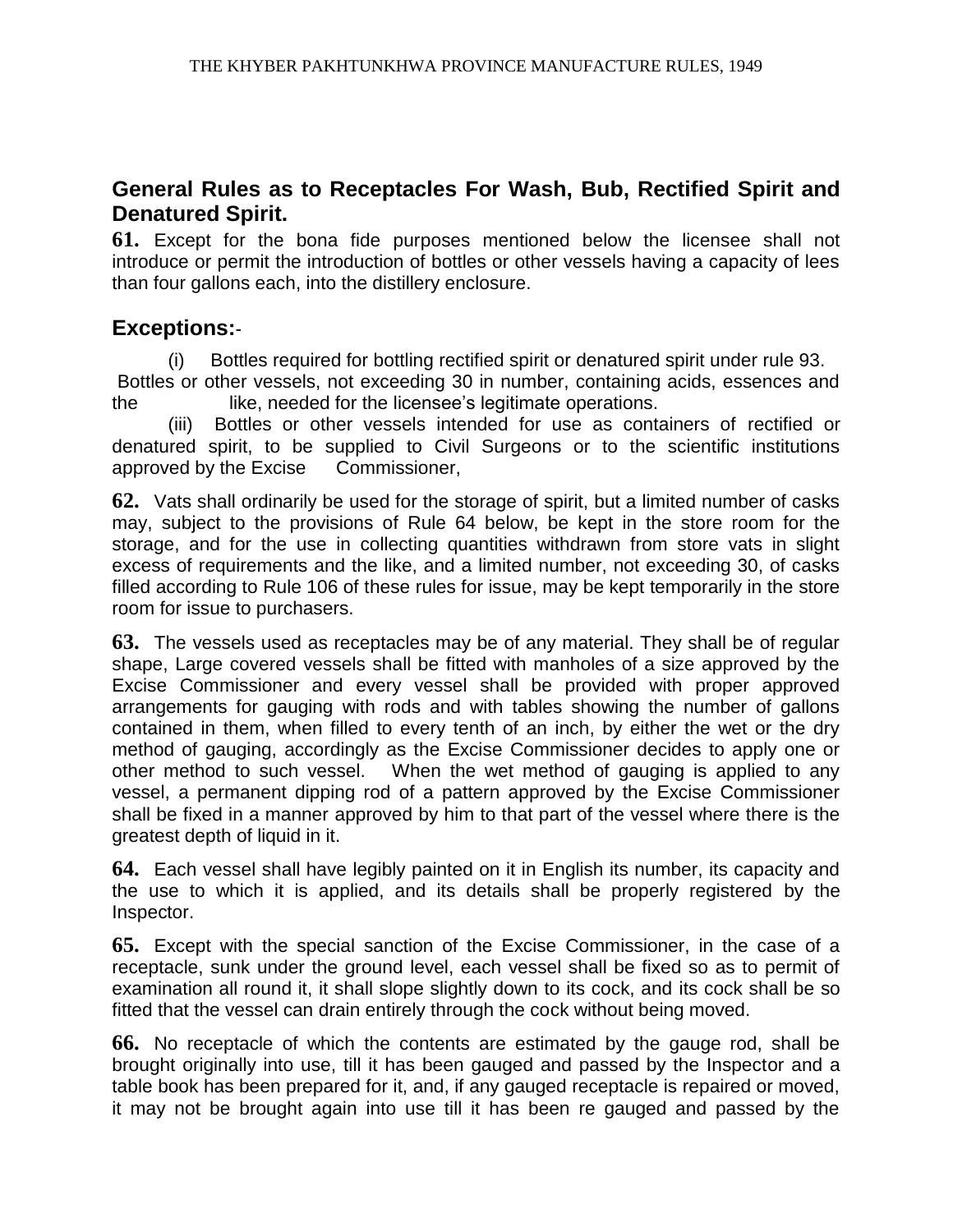Inspector and a revised table book has been prepared.

## **Fermentation Vats**:

**67.** Fermentation vats shall Be placed in a room or building specially set apart for them alone.

**68.** The licensee shall provide vats for the fermentation of wash having a capacity sufficient for the continuous working of all the stills in the manufactory, up to the maximum of their capacity, as recorded in the license, upon the calculation that it requires five days to ferment wash.

**69.** No wash shall be used, except such as has been prepared within the manufactory, nor shall any wash be removed from the manufactory.

**70.** When wash is about to be prepared, the licensee shall give notice to the Inspector. The licensee shall enter in the register prescribed for the purpose the exact quantity of the gur, molasses, mahua or other substance used, and shall give the Inspector an opportunity of verifying this quantity whenever the latter may deem it desirable to do so.

**71.** (a) If wash is prepared from a malt base, it must be collected in the fermenting vat and be ready for gauging and proving within six hours, after it has began to run into the vat.

(b) In the case of gur or molasses wash, complete solution must be attained, and the contents of the vat must be ready for proving and gauging by the Inspector within eight hours of the commencement of dissolving, whether solution is affected in the fermentation vat or in a dissolving vat, separate from the fermentation vat. Where hard molasses is used, the time allowed for complete solution may extend to 36 hours.

(c) In the case of a malt, gur or molasses wash, immediately after it is ready for gauging and proving, the Inspector shall ascertain, by gauging the quantity of wash in the vat and by the use of the saccharometer, it specific gravity and he shall record these in his prescribed register. The licensee shall, at the expiry of 24 hours from the first mixing or before, enter in the register prescribed for maintenance by him the actual Initial quantity and specific gravity or the wash fermented in each vat, or, in case any addition has been made to the wash, after it was first set up, its calculated initial quantity and specific gravity.

(d) If mahua is used, the initial quantity and specific gravity of the wash shall be ascertained in such manner as the Excise Commissioner may specially prescribe.

**72.** No substance of any kind shall be added to the wash after it has been gauged and proved, except water and such substances as the Excise Commissioner may have specially approved, or bub added under the procedure set forth in the next succeeding clause, provided (l) that due notice of such addition is given by the licensee to the Inspector, (2) that the requisite entries regarding it are made by the licensee in the prescribed register and (3) that no addition of any kind is made to the wash more than 24 hours after it was first gauged and proved. After the lapse of this period of 24 hours, the wash shall remain undisturbed in the fermentation vat, until fermentation is completed and the wash is removed to the still.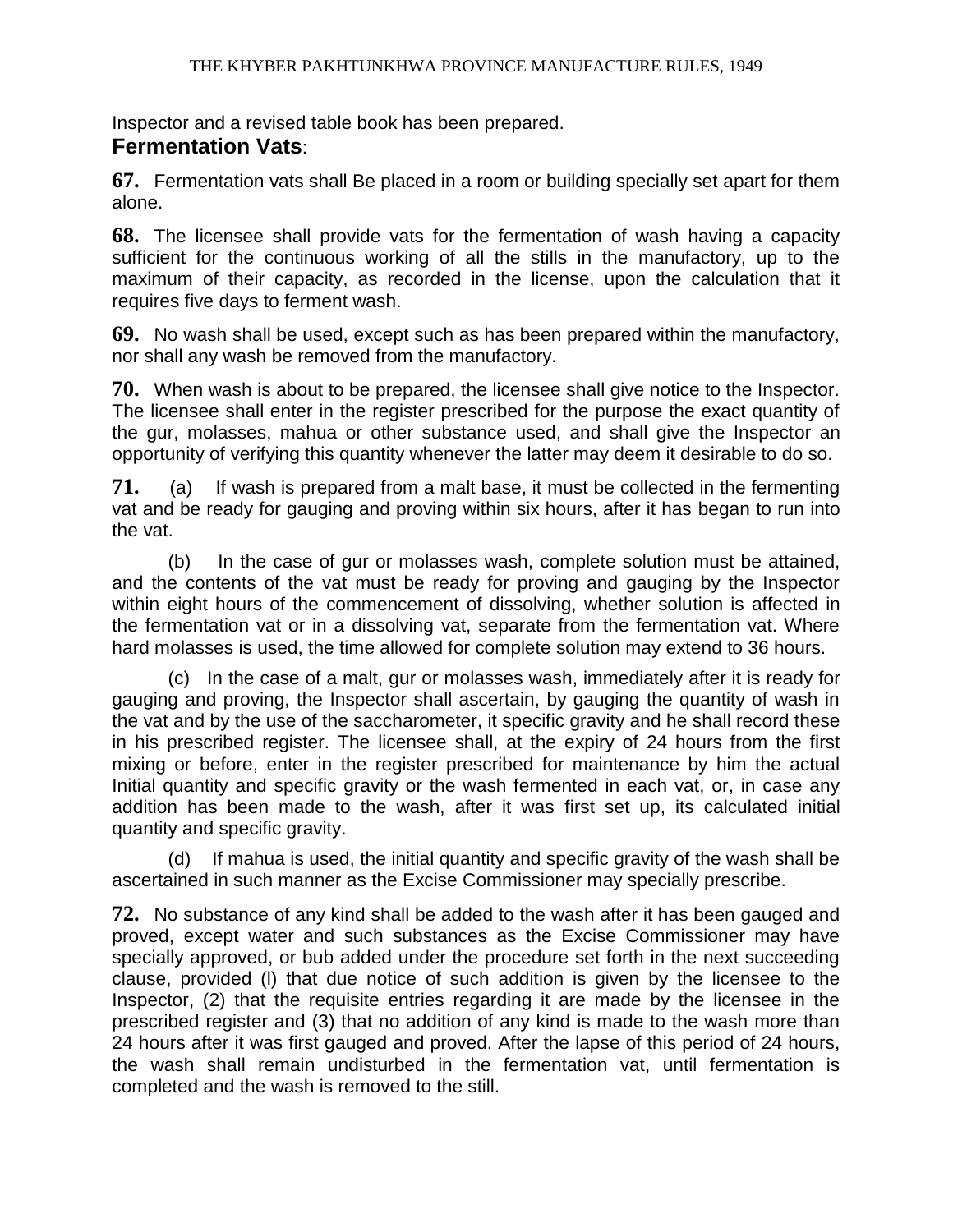**73.** (a) The preparation of bub shall be conducted in a special bub vat or vats set apart only for such preparation, and the registration of the materials used and of solution and other matters connected with it, shall be carried out in the register specially prescribed for the purpose. The bub vats used may be smaller than the ordinary fermenting vats if desired, and there may be connected with it an auxiliary vessel for dissolving the materials used for setting up the bub, but fermentation must not be allowed to proceed in this vessel, ordinarily the whole of the bub must be conveyed into the fermentation vat or vats to which it is to be added within 24 hours of first beginning to make, or dissolve or set it up.

(b) With the special permission of the Excise Commissioner any licensee who is able to declare the alcoholic percentage and the original specific gravity of a bub may keep such bub for more than 24 hours after the time when its making solution for setting up commences, and he may be permitted to make such a bub and keep it going continuously by adding to it fresh saccharine substance and water from time to time. In such a case he must, at the time of adding any of such continuously maintained bub, to the contents of any fermentation vat containing wash, records the quantity in bulk gallons, and the original specific gravity of the addition. The Inspector shall enter a copy of these particulars in his register and make the necessary alteration in the records of the wash, to which it is added.

(c) The licensee shall give notice to the Inspector, with details of the registered number of vessels concerned, before any conveyance of the bub from the vat in which it is prepared to the main wash. The gauge and the specific gravity of the contents of any fermentation vat to which bub is added must, after thorough mixing, be recorded by the Inspector immediately before and after the addition.

**74.** As soon as wash is fully attenuated and ready for manufacturing the licensee shall inform the Inspector, and Inspector shall again, by gauging and the use of the saccharometer, ascertain the quantity and specific gravity of the attenuated wash and record these in his prescribed register. The Licensee shall record the final quantity and specific gravity in the register prescribed for maintenance by him.

**75.** The licensee shall not draw off or use the attenuated wash until it has been gauged and proved by the Inspector, and, when he does draw it off, the Inspector shall enter in the prescribed register particulars regarding the quantity drawn off and the still into which it is drawn off.

#### STILLS:

**76.** Stills may be of any form or construction the licensee may think proper and for which he has a license, but the still power of the manufactory shall not be increased without the special sanction of the Excise Commissioner.

**77.** The Excise Commissioner may authorise the replacement of any still by another of equivalent manufacturing capacity, or the re-use of any still which has been dismantled and thrown out of use without its place being taken by another still.

**78.** There shall be no opening into any still, except these in connection with the charging and discharging pipes, condensers, mandoors and air cocks or valves upon the breast or head. The external office of an air valve must be so constructed and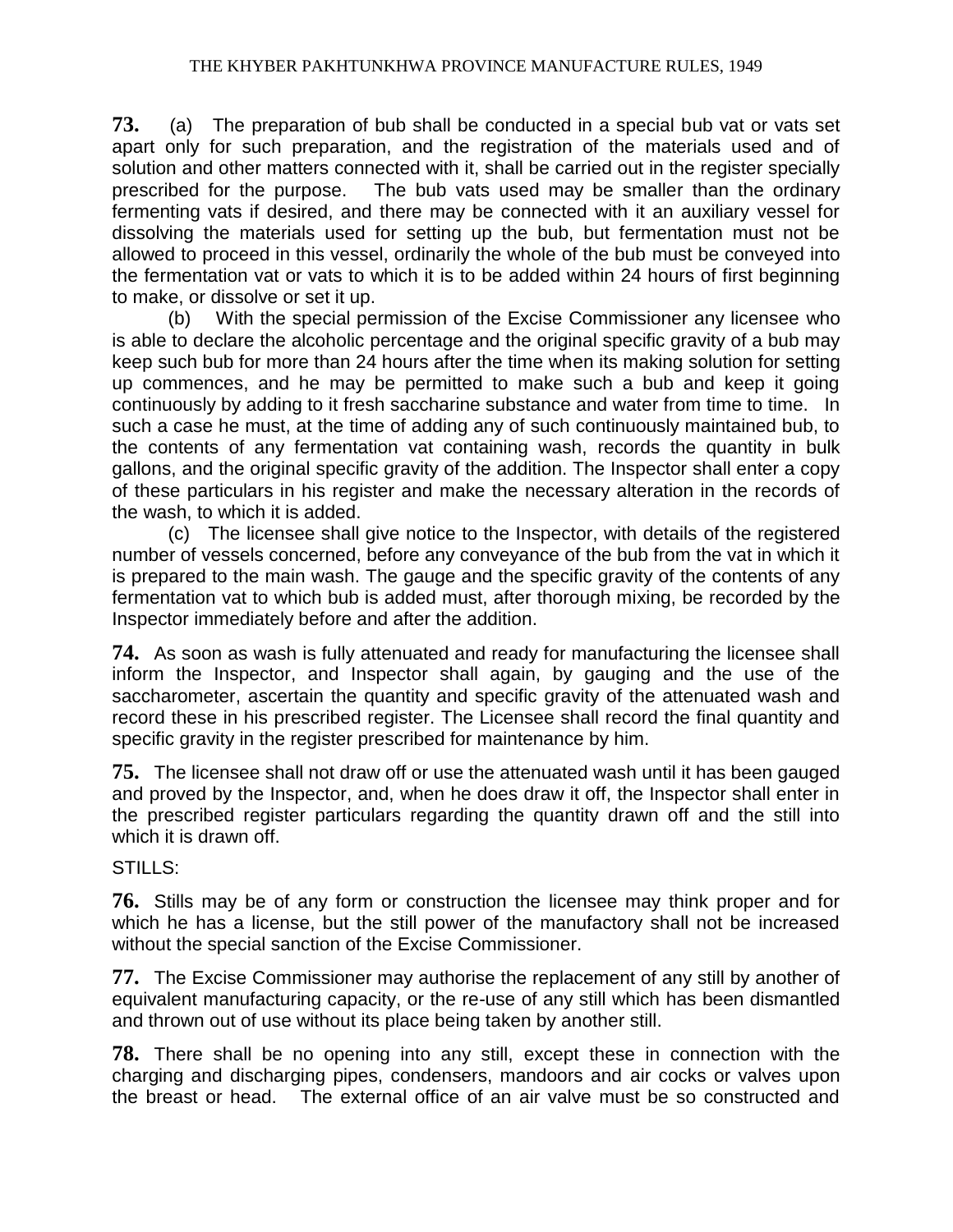covered by a perforated metal plate, as to make it Impracticable by means of it either to introduce wash or to abstract spirit or to convey away, spirit vapour for condensation elsewhere.

**79.** When wash is being manufactured in a pot-still and in all manufacturing by a continuous Still, the still need not be secured by the Inspector with a revenue lock.

**80.** When a pot-Still is being used for the re-manufacturing of unfinished spirit, the mandoor and the charging and discharging pipes shall be secured by the Inspector with closed fastening, and a pot-Still used for re-manufacturing shall be charged and discharged only after notice has been given to the Inspector and under his supervision.

#### **SAFES:**

**81.** A safe furnished with a hydrometer or specific gravity heads, capable of showing the strength of the distillate, shall be provided between every Still and its receiver or receivers. There may be separate safes between each Still and its receiver or receivers, or a central safe which controls the worm ends communicating between a number of Stills and their receivers.

#### **Receivers and Chargers**:

**82.** Two or more receivers may be fitted to the same Still in order to enable the distillate to be collected in separate portions, and one receiver may work in connection with more than one Still. There should be a separate receiver for feints.

**83.** The receiver or receivers attached to each still or set of stills shall be of a capacity enabling them to contain all the distillates which can be produced by the Still or set of Stills in 36 hours full working.

**84.** The spirit, whether finished or unfinished, produced by any one manufacture shall be run into an empty receiver or receivers, and such spirit shall be gauged and proved by the Inspector in the receiver or receivers of the Still or set of Stills in which it is produced before it is passed out of such receiver or receivers or mixed with spirit produced by any other act of manufacturing,

**85.** The admixture of sugar or other foreign substance in the spirit after it has been drawn from the Still and before it is tested is prohibited.

**86.** The Inspector shall arrange ordinarily to discharge into a Still or charger, as desired by the licensee, directly after each act of manufacturing, all unfinished spirit run into the receiver or receivers connected with such act of manufacturing and to pass into the store vats each evening all spirit finished during the day and each morning all spirit finished during the night, and he shall, by the use of the gauge and hydrometer, verify and record in the prescribed registers the quantity and strength of all spirit so discharged or passed in.

#### **Store Vats**:

**87.** Store Vats shall be kept in a room or building set apart entirely for them and provided with only one door. This Room or building will be designated the store-room.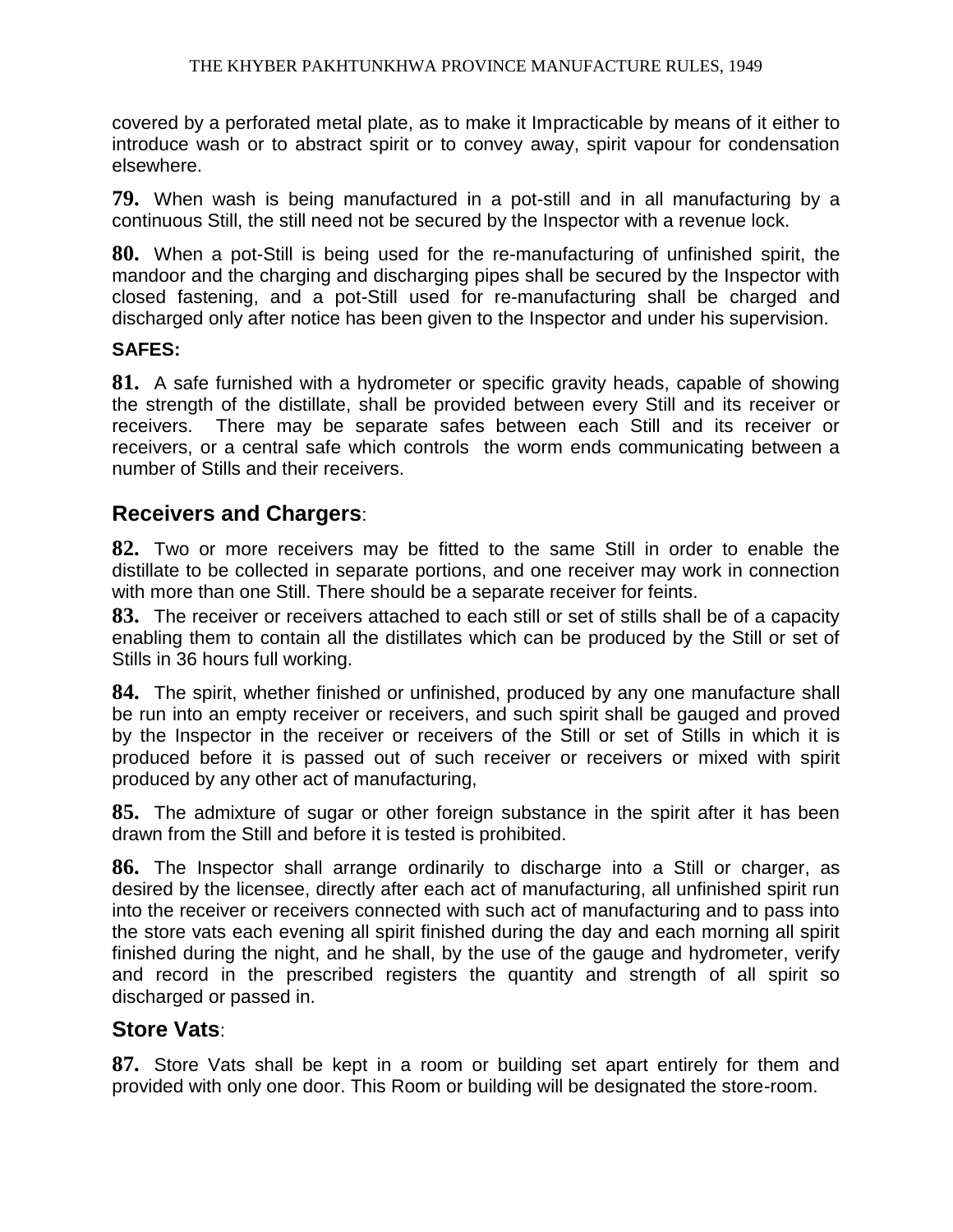**88.** The licensee shall provide store vats, having an aggregate capacity equal at least to half of the demand of the month in which most spirit is issued during the year. If the existing capacity at any time appears from the average of the issues, recorded during the previous three years, to be materially deficient, the licensee shall, if required by the Excise Commissioner make the necessary increase to it.

**89.** A Store vat or vats may be separately set apart and used for the storage of each of the following different kinds of spirits, viz:-

- (1) Rectified Spirit.
- (2) Denatured Spirit.

Provided that any vessel set apart and used for the storage of any one of the above kinds of spirits shall not be used for the storage of any other kind, and provided also that any vessel or vessels set apart for the storage of denatured spirit shall be in a separate room or building set apart solely for such spirit. That room or building shall be called the ethylating room.

**90.** With the previous sanction of the Excise Commissioner, rectified and denatured spirit intended to undergo the process of maturing may be stored, without prepayment of duty, in an unlimited number of casks in a room within the manufactory enclosure specially set apart and used only for this purpose and secured under the double lock of the Inspector and the licensee. The room will be designated the matured spirit warehouse. Deposits in, and with drawls from the warehouse will be governed by the following regulations:-

- (1) An Application for the removal of rectified spirit or denatured spirit from the store-room to the matured spirit warehouse must be made in writing to the Inspector. The application, or presentation must specify the serial number of each cask, and before, removal takes place, must be completed by specifying for each cask its full capacity and the quantity and strength of the spirit it contains.
- (2) Removals may be made at any strength not below the strength prescribed for the issue of spirit.
- (3) No cask of less than eight gallons capacity may be removed for deposit in the matured spirit warehouse.
- (4) In preparation for removals, the tare or weight empty of each cask must first be ascertained, the cask thereafter after filled to the bung-hole with the spirit int for removal and the capacity determined in the manner prescribed by the Excise Commissioner. No objection need be raised if it is desired to draw of any quantity by imperial measures from the full cask before the removal is made. In that case, the quantity remaining in the cask, i.e., ullage quantity, will be reckoned by deducting the measured quantity from the ascertained full capacity.
- (5) All particulars of gauge and proof must be recorded at the time of removal in the appropriate columns of the warehouse register, instead of on the pass, as in the case of ordinary issues. The quantity removed in London proof gallons will be shown as transferred to the warehouse in the appropriate that the removal should not be classed with the issue.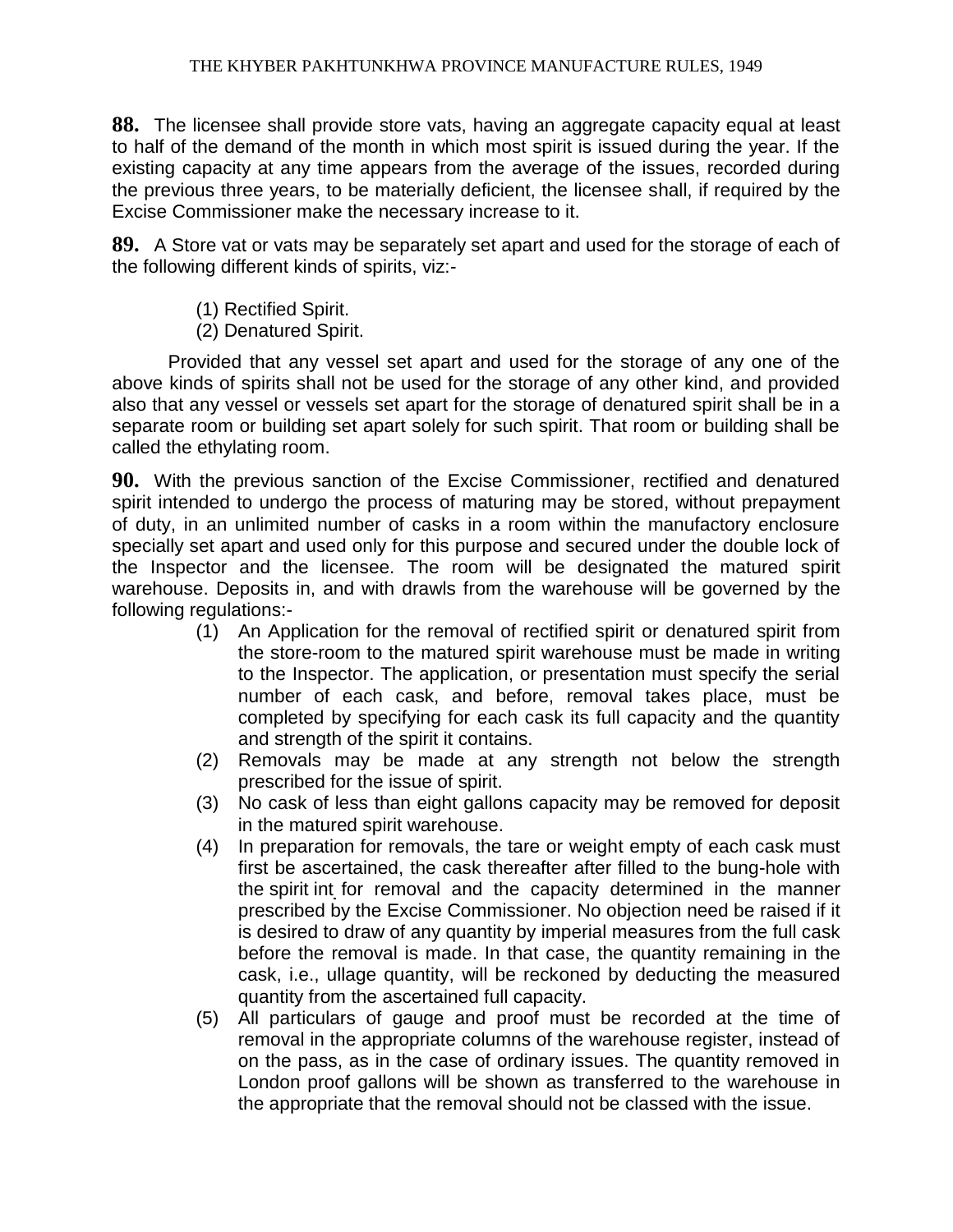- (6) Upon the outside of both of the heads of every cask removed from the store-room for deposit in the matured spirit warehouse must be legibly printed with oil colour the progressive number of the cask, beginning with number one on the  $1<sup>st</sup>$  of January in each year, also the calendar year in which the deposit is made, and the full capacity to the nearest tenth of a gallon.
- (7) No pass will be necessary to cover transport from the spirit store-room to the matured spirit warehouse.
- (8) Immediately preparation for removal has been completed, the Inspector must see the cask or casks safely deposited in the warehouse.
- (9) Each cask deposited in the warehouse must be closed with a bung of hard wood, fitted flush with the outside of the bung stave.
- (10) Casks must be so arranged in the warehouse as to allow easy access to them, in order that a correct account of their contents may be taken at any time and leakages may be readily discovered.
- (11) It will be unnecessary to take account of the spirit in stock in the matured spirit warehouse monthly as in the case of spirit in the store-room. The stock of spirit in the warehouse will invariably be the total quantity in London proof gallons as shown in the warehouse register. The Collector at his periodical visits and an Assistant Excise and Taxation Officer should, however, check the quantity of spirit in a few of the casks in the warehouse, and record the result briefly in the warehouse register. Where he finds that the deficiency is in excess of the scale prescribed by the Excise Commissioner, he should enquire into the cause and satisfy himself that no illicit abstraction from the cask has occurred. The Inspector will be responsible that the casks, while in the warehouse are not tampered repairs, or for examination of the spirit by the Collector, the Assistant Excise and Taxation Officer, the licensee or his manager.
- (12) Reduction of the contents of a cask is not permitted in the warehouse, Removal from the warehouse will be made to the store-room, where reduction can be effected before the spirit is finally issued from the manufactory, No objection need be raised, however, to the introduction of a new cask, whose full capacity has been first ascertained, for reception or the contents of a defective cask in the warehouse. When this is necessary, the Inspector will attend, have the spirit transferred to the new cask, which must be marked and numbered similarly to the old one, and make a note of the transfer in the warehouse register.
- (13) No removal of part of the contents of a cask is permitted from the warehouse to the store-room.
- (14) Removal will be made from the warehouse to the store-room on the written application of the licensee specifying the progressive number of the cask, the year when ware-housed and (on its removal) the ullage quantity and strength.
- (15) On receipt of the licensee's application, the Inspector will, after taking account of the spirit in the cask by means of the bung rod in the manner prescribed by the Excise Commissioner, see the cask removed to the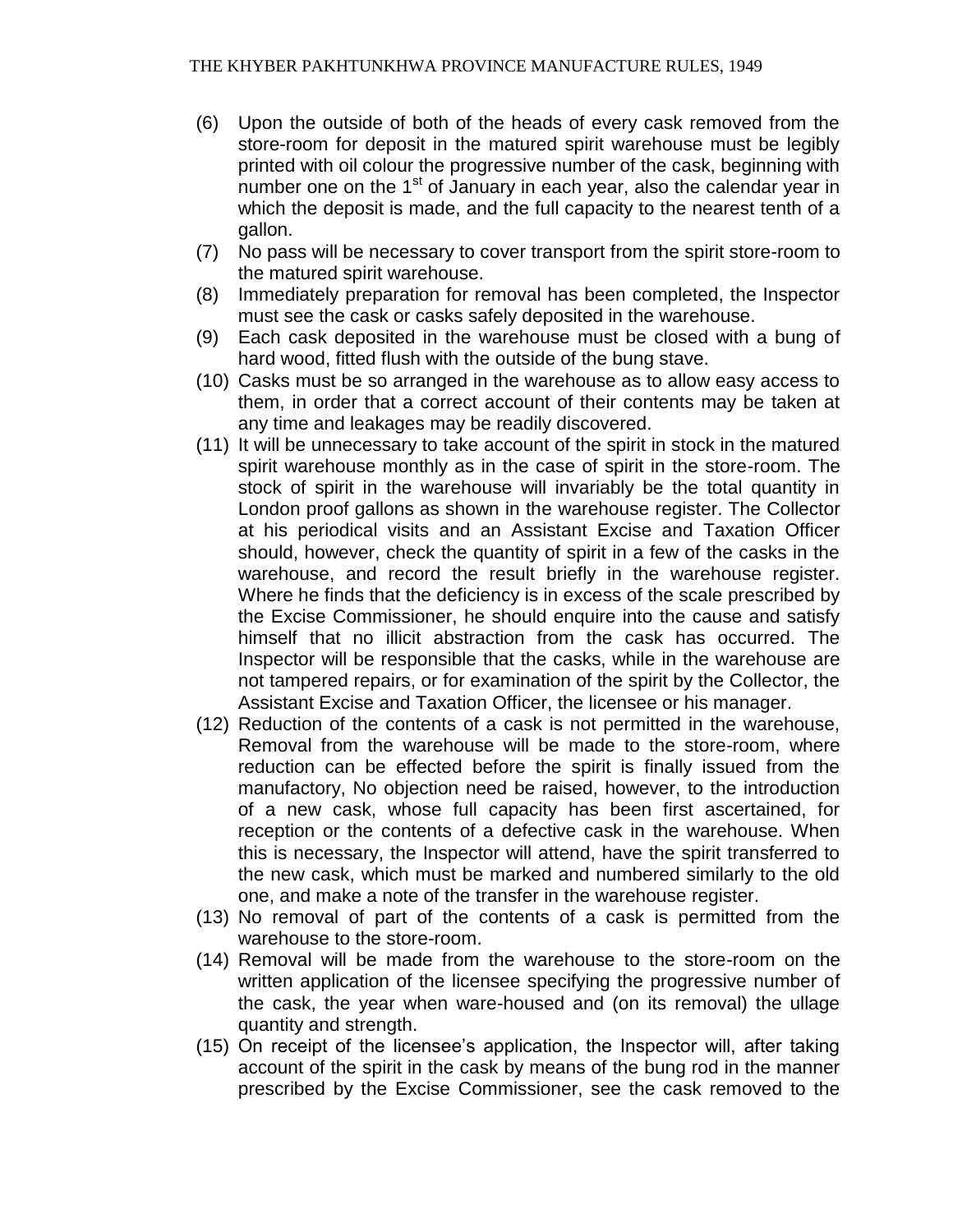store-room from which the issues of matured spirit will be made under the ordinary Rules and procedure. The actual quantity of spirit in London proof gallons removed from the warehouse to the store-room will be recorded in the warehouse register as passing into the stock of the latter.

(16) The deficiency allowable during the period of storage in the warehouse is warehouse is calculated according to the scale prescribed by the Excise Commissioner. In the event of the deficiency being in excess of the prescribed scale, the Inspector will make a brief report in the warehouse register on the condition of the cask on delivery i.e. 'on apparent cause' in cases where the cask is in an apparently sound condition, and a few brief remarks where such causes as leaks, defective stays, broken hoops, porous, wood, etc., which account for the excess. The Collector or Assistant Excise & Taxation Officer at his inspections will enquire into the reasons given for the excess, and, if he is satisfied, will initial the Inspector's entry in the warehouse register. If the inspecting Assistant Excise and Taxation Officer is not satisfied that the excess is due to natural or accidental cause, he will submit a report, recording his reasons at full length, to the Collector so that action for recovery of duty on the excess may be taken under Rule 102 if necessary.

# **Manufacture, Storing and Passing Out Spirit.**

**91.** Blending or reduction of spirit is permitted in the store vats, provided the blending and reduction is done in the presence of the Inspector and under his supervision. Any other blending or reduction as is desired may be done at the time of issue in the special issue room mentioned in Rule 103 below. Water used for reduction must be pure, and the licensee must comply with the directions of the Collector according the water supply.

**92.** The colouring or compounding of spirit, except in the case of spirit coloured or compounded in the store-room in a special vat set apart and used only for the storage of such spirit, shall take place only at the time of issue, and in a special room to be provided for the purpose by the licensee near the exit from the manufactory enclosure. All colouring and compounding materials brought into the manufactory shall be kept only in this room and registered, their quality and character shall be subject to check and the licensee shall not use any materials which are disapproved by the Excise Commissioner.

**93.** Subject to the approval of the Excise Commissioner operation connected with the filling of bottles with Rectified and Denatured Spirit for issue shall be conducted in bond under the supervision of the manufactory Inspector, in separate rooms called bottling rooms for country spirit and Indian made foreign spirit, respectively, set apart for the purpose, within manufactory enclosure, near the spirit store, Bottled spirit shall be stored in separate room called the bottled spirit store for Rectified spirit and Denatured spirit, respectively, set apart for the purpose within the manufactory enclosure near the bottling rooms. The bottling rooms and the bottled spirit store rooms shall be secured in such manner as the Excise Commissioner may approve, In the bottling room, bottling vats may be erected and spirit stored therein. The following Rules shall be observed for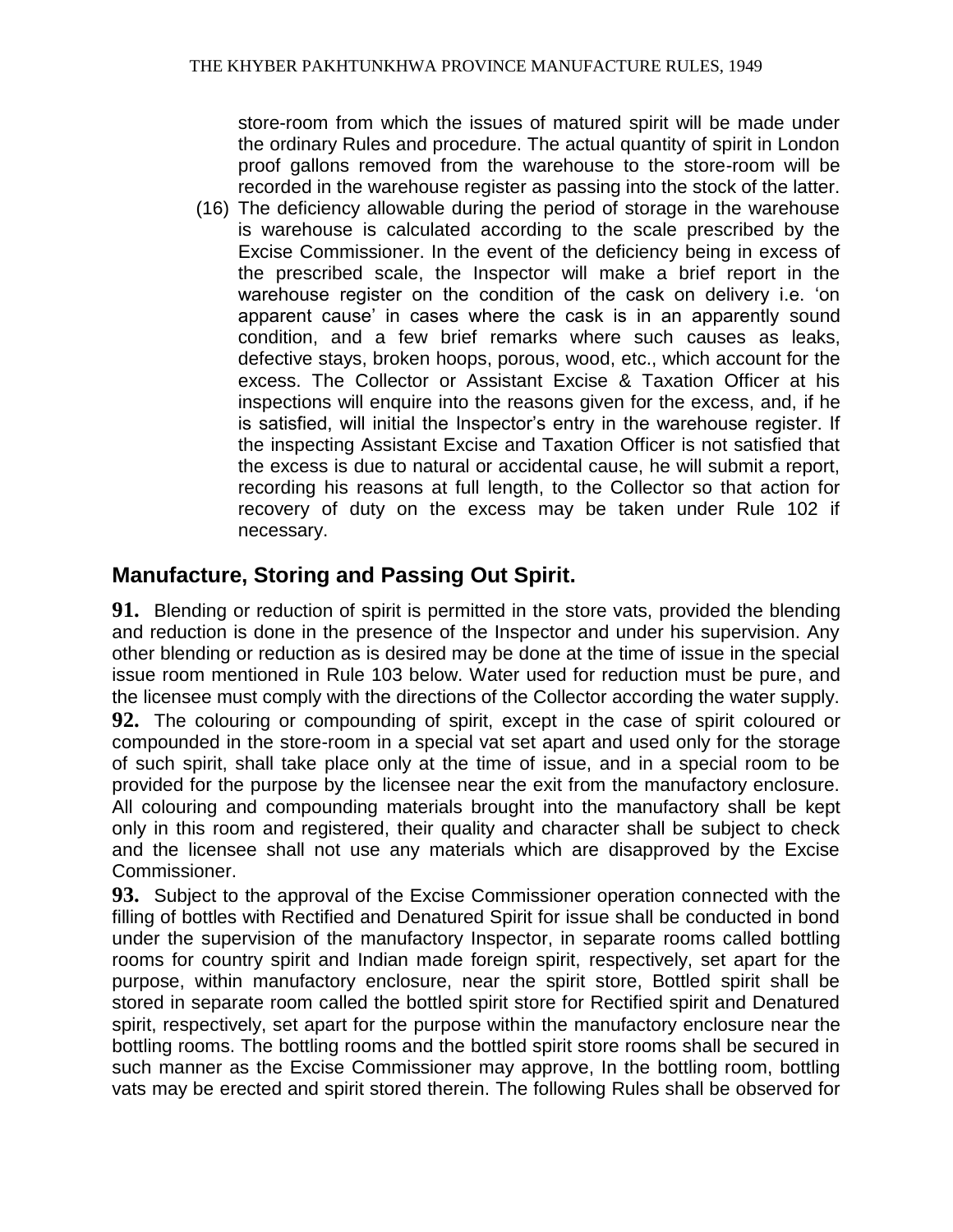the conduct of bottling operations:-

- (a) Rectified and Denatured spirits shall be bottled at the strength from time to time prescribed by the Excise Commissioner.
- (b) Bottling shall be done during the ordinary working hours of the manufactory. If the licensee has reduced the strength of spirit by blending or otherwise, he shall not bottle the spirit until 24 hours after operations are complete, unless arrangements approved by the Excise Commissioner have been made to cool the spirit to normal issue temperature thereby preventing shrinkage in bottles after issue.
- (c) No bottles shall be filled with spirit except in the joint presence of the Inspector and a representative of the licensee.
- (d) Spirit required for bottling shall be measured out and brought into the bottling rooms by a permanently fixed pipe (bearing, within the spirit store, a cock and fastening for an Excise lock or such other means as may be approved by the Excise Commissioner.
- (e) Bottles of the following sizes only shall be used:-
	- (i) Quarter bottles of the capacity 6-2/3 ounces.
	- (ii) Reputed pint bottles of the capacity of 13-1/3 ounces.
	- (iii) Reputed quart bottles of the capacity of 26-2/3 ounces.
- (f) The bottles mentioned in sub-clause (e) above shall be of standard pattern and shall bear the following specifications moulded on the glass:-
	- (i) the words 'Khyber Pakhtunkhwa Excise'
	- (ii) The figures and words "26-2/3 ounces", "13-1/3 ounces", or "6- 2/3 ounces" in the case of repurted quarts, pints and quarter bottles, respectively.
	- (iii) the name or mark of manufacturer of the bottles, and
	- (iv) a line across the up to which the bottles shall be filled, in order to contain the proper quantity.
- (g) All the bottles mentioned in sub-clause (e) above, shall be securely sealed with a lead capsule, cemented on the bottled in such a way as to make it impossible to remove the capsule without damaging it. The capsule shall bears-(i) the name of the manufactory; (ii) the district in which it is licensed; (iii) the kind of liquor bottled; (iv) the strength of liquor in degrees of proof.

All the capsules shall bear in block letters the information set forth in clause (e) above.

- (h) The licensee shall not use taper corks for bottling. The licensee shall soak the corks in clean water for 24 hours before corking the bottles.
- (i) The licensee shall label each bottle after bottling with a label showing in Urdu and English printed characters the name of the licensed manufactory and the place where the bottling is done.
- (j) The licensee may also affix to his bottles any other labels but before bringing any labels into use the licensee shall submit exact copies of them, in triplicate, to the Collector, who shall forward one copy direct to the Excise Commissioner for his approval. The licensee shall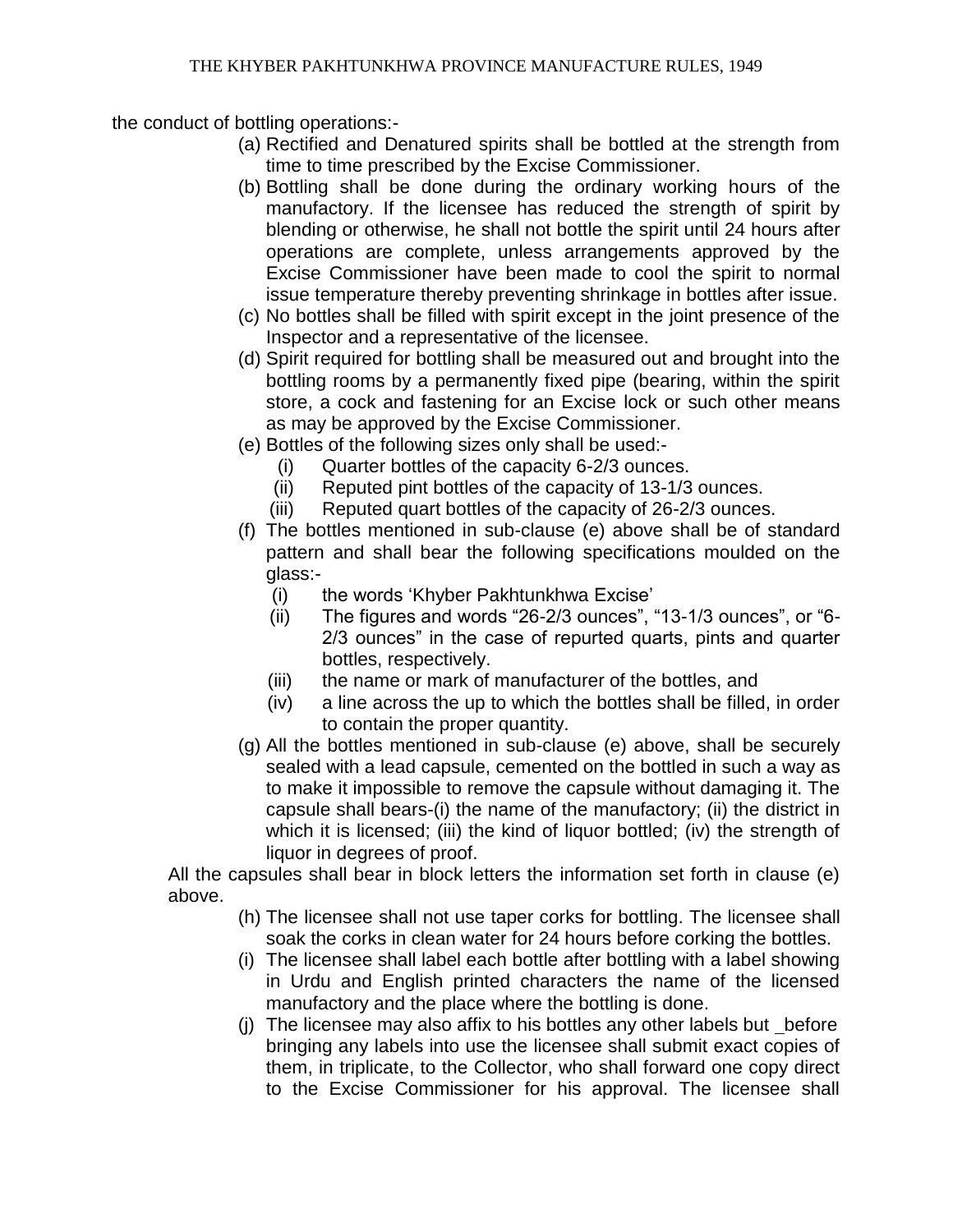comply with such instructions as the Excise Commissioner may issue regarding any label and shall deposit in the Excise Commissioner's Office an exact copy of each label that has been approved. In particular he shall carry out the following directions:-

- (k) Labels must be so affixed as to be easily distinguishable. No label shall be pasted over the words 'Khyber Pakhtunkhwa Excise' and the figures and words "26-2/3 ounces" "13-1/3 ounces" "6-2/3 ounces" moulded on the bottles.
- (l) An account of spirit received and used for bottling shall be maintained in Form D-13B.

# **Denaturation of Spirit**

**94.** For the purpose of rendering spirit effectually and permanent unfit for human consuiption, no substance other than light cautchoucine and mineral pyridine bases shall be used. They shall be mixed with the spirit to be so rendered unfit for human consumption, in the pronortion of one-half per cent, by volume of cautchoucine and onehalf per cent, of mineral pryridinebases to the whole volume of spirit which shall be of not less strength than 50 degress overproof.

Provided that, if the spirit to be removed is required for use in particular arts and manufactures, the Excise Commissioner on special application being made to him, may authorize special methods of denaturation.

**95.** The specifications of light cautchoucine and mineral pyridine bases shall be those from time to time approved by the Excise Commissioner.

**96.** No Commissioner of denaturing materials intended for use in rendering spirit permanently and effectually unfit for human consumption shall be brought into a manufactory otherwise than with the permission, and in the presence, of the Inspector.

**97.** The licensee shall provide a special room for the storage of the denaturing agents and vessels and receptacles used in the process of denaturation, and the process shall be carried out in the is room only, and in the presence of the Inspector. After denaturation is completed the denatured spirit shall be immediately issued or stored in the special room, which shall be secured by double locks, the keys of which are not interchangeable. The key of one lock shall remain with the Inspector, and the key of the other lock shall remain with the licensee.

**98.** For purpose of satisfying himself that the denaturing materials stored in any licensed manufactory are efficacious for the purpose of rendering spirit effectually and permanently unfit for human consumption, the Collector shall, from time to time, but not less than twice in each year, send a sample of every separately stored quantity, of such denaturing materials to the Chemical Examiner, Khyber Pakhtunkhwa Government or any other officer appointed by the Provincial Government for the purpose of being tested and its quality and efficacy being reported upon.

No spirit stored within a licensed manufactory shall be denatured otherwise than with the permission of, and in the presence of, the Inspector.

**99.** For the purpose of ascertaining that spirit has been effectively and permanently rendered unfit for human consumption in the manner prescribed, the Collector shall not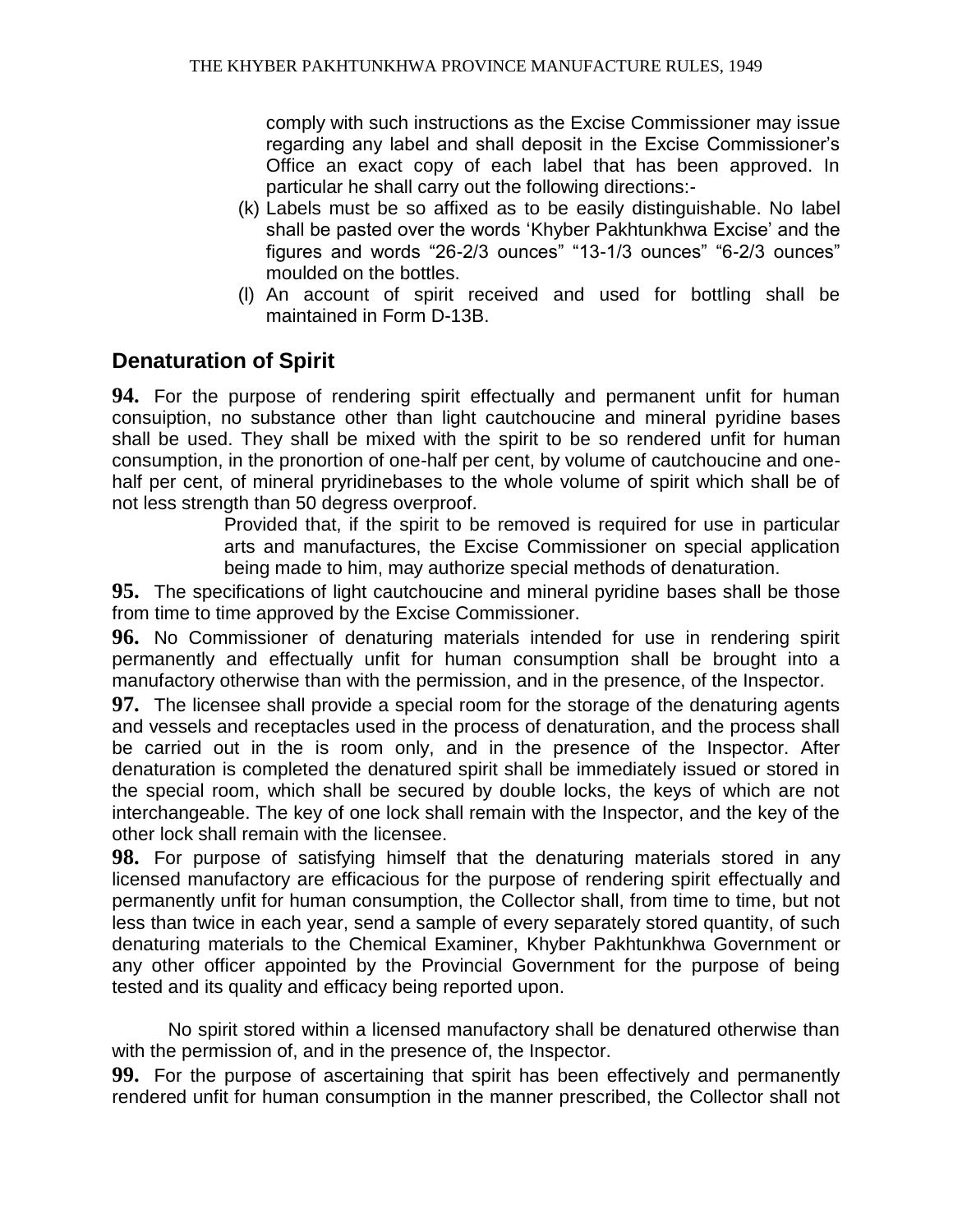less than once in every three months, and without previous notice to aobut six fluid ounces, and shall send such sample to the Chemical Examiner, Khyber Pakhtunkhwa Government, for examination and report. A copy of the report of the Chemical Examiner shall be submitted to the Excise Commissioner.

## **Wastage and Loss**

**100.** If it is found that the wastage in any manufactory is excessive, the Excise Commissioner may prescribe a scale of wastage and the licensee shall pay duty, as on issue, in respect of all losses attributed to wastage, in excess of the scale fixed.

**101.** In case extraordinary wastage of spirit occurs in a manufactory owing to any cause, an enquiry into the circumstances shall be made immediately under the orders of the Collector or Excise Commissioner, and, if it is found that the wastage was due to preventable causes, which the licensee should have foreseen or guarded against, and that the spirit was required to meet a demand, the licensee shall, if directed to do so by the Excise Commissioner, may all or such part, as seems reasonable of the duty that would have been recovered on the wasted spirit if it had been issued.

## **Preparation for Issue**

**102.** A special issue-room shall be provided by the licensee near the spirit warehouse for the operations connected with the filling of vessels for issue and their issue from the manufactory.

**103.** No vessel may be filled with spirit for issue, except in the joint presence of the Inspector and of a representative of the licensee.

**104.** In the process of filling vessels for issue, spirit from different store vats may be blended according to calculation, or water may be added for the purpose of producing spirit of a strength required, the Inspector shall record the actual quantity and strength of the spirit actually drawn from each vat.

**105.** Spirit may be measured into a vessel for issue by being passed directly from a store vat into the issue vessel through a pipe or armoured hose attached to the cock of the vat and discharging into a gauging machine placed in the issue room at a convenient level, to discharge into vessels placed under it, provided that, when this cannot be arranged, spirit may, with the Excise Commissioner's sanction, be measured into a vessel for issue by means of gallon measures.

**106.** Before a gauging machine is brought into use, the Inspector shall verify its correctness with his standard measures, and he shall with these measures verify it on the  $1<sup>st</sup>$  and  $15<sup>th</sup>$  day of each month.

**107.** The licensee shall not decline sale or refuse supplies to any licensed vendor, whole-sale or retail, who has obtained a permit for the issue of spirit from his manufactory and tenders payment for such spirit at the rate then current. If more than one licensed vendor be applying at one time for supplies, in case of dispute who shall be supplied first, the licensee shall supply them in the order of the dates of the applications received by the Inspector, the decision between applications bearing the same date, being made by the Inspector by lot, provided that not more than 500 gallons shall be supplied at one issue to a licensed vendor or who desires an issue of bottled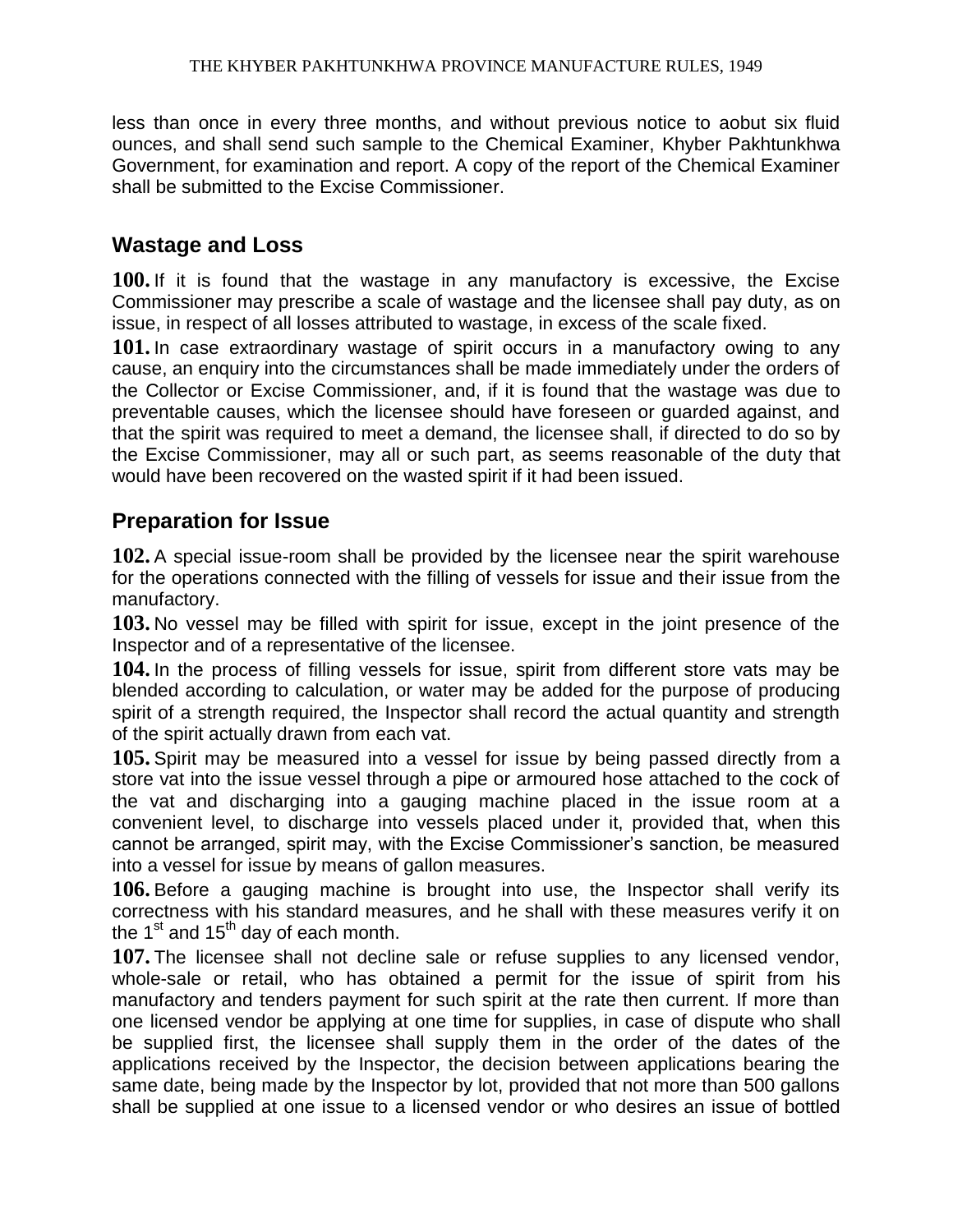spirit or in the case of bulk spirit who desires his issues to be made in casks of capacity of at least 50 gallons each, supplied by himself or by the manufactory on his behalf, and tendered at the time to be filled, and that not more than 50 gallons shall be supplied at one time to a licensed vendor tendering vessels of a smaller capacity. If any customer cannot with due diligence, be supplied before a notified change of price takes place, the licensee may demand payment from him at the changed price in force when he is actually supplied.

## **General Rules Regarding the Issue of Spirit**

**108.** No bulk spirit shall be issued in quantities of less than four gallons, and no bottled spirit shall be issued in quantities of less than two gallons. The removal of any spirit other than bottled spirit shall not be permitted in vessels of less than four gallons capacity.

**109.** The licensee shall, if required to do so by the Excise Commissioner, issue spirit only in specified strength either generally or for particular classes of purchasers.

**110.** No spirit shall be issued, except/under a manufactory pass granted by the Inspector.

**111.** A manufactory pass for the removal of denatured spirit may be granted in favour of any of the following persons only, namely:-

- a. A person certified to be holding a license in the Khyber Pakhtunkhwa, to sell such spirit;
- b. A person authorized by the Collector of any district in the Khyber Pakhtunkhwa to remove such spirit for industrial use; and.
- c. A person holding a permit signed by an officer duly  $\quad$  authorized in that behalf for export of such spirit to a Pakistan State, a Pakistan Province, the Federal Capital or any other approved destination.

**112.** The licensee may act as a n agent in removing spirit for any licensed vendor (including any wholesale agency licensed in the name of a manufactory) who, to enable the licensee to obtain a manufactory pass, furnished him with a certificate showing that he is a licensed vendor.

**113.** Every application for a manufactory pass for the removal of spirit shall be made in writing to the Inspector, and shall be accompanied by the certificate or permit required under the relevant sub-clause of Rule III above, such certificate or permit being either a general one for the purpose of removals to be made from time to time or special one for the purpose of a single removal.

**114.** If the applicant tenders cash in payment of Still-head duty, the Inspector shall fill up the chalan for presentation, with the cash, at the treasury or sub-treasury of the district in which manufactory is situated. The applicant shall present the treasury receipt in token of his having paid the duty, and the Inspector shall affix it to the counterfoil Form D-20.

**115.** The applicant for a manufactory pass shall be responsible for the correct calculation and full payment of the Still-head duty due upon the spirit to be removed, but, if he is in doubt as to the amount of such Still-head duty, he may, prior to its payment in the treasury, apply to the Inspector for a revision of the calculation.

In calculating duty on bottled spirit 24 half pints, twelve pints of six quart bottles